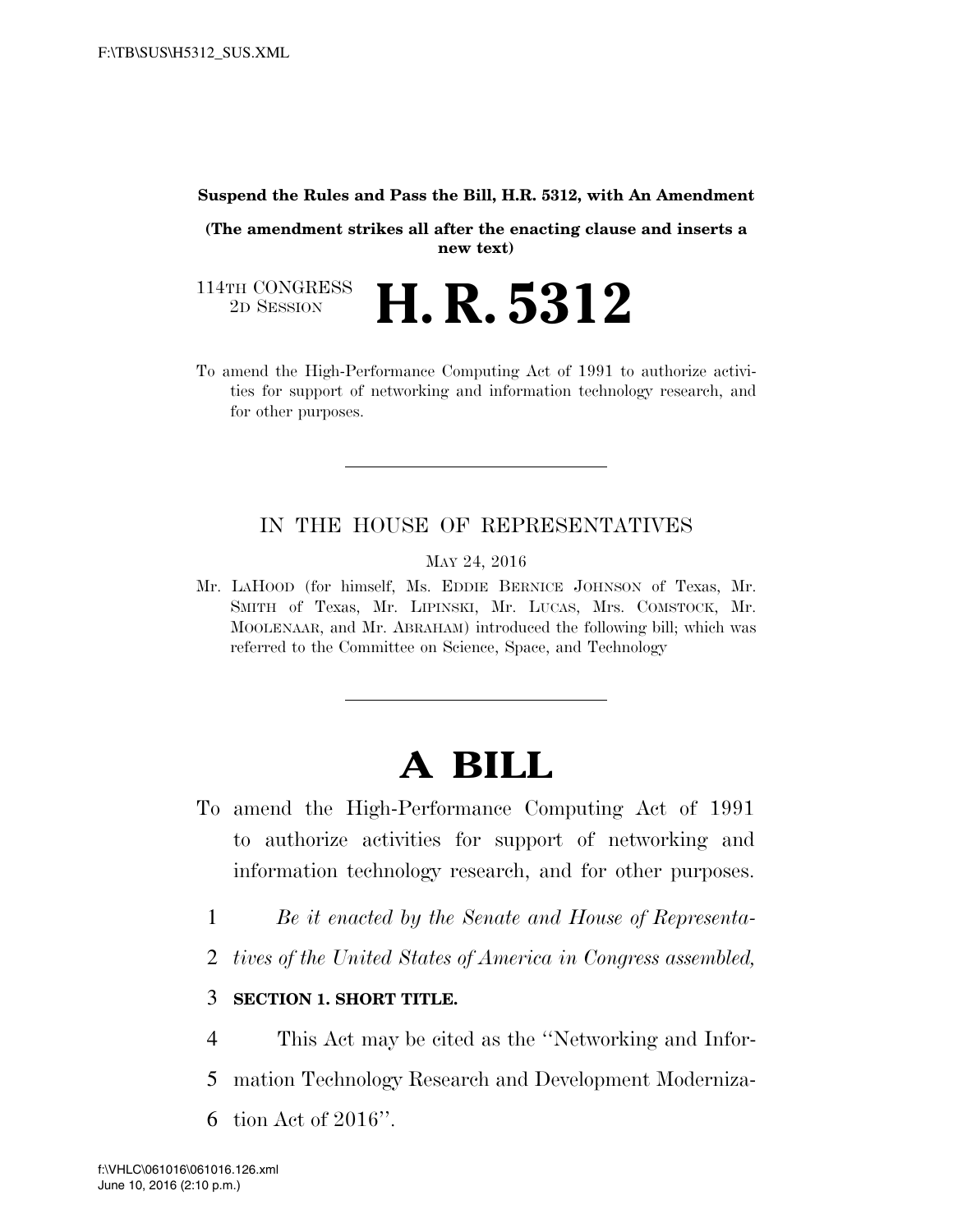#### **SEC. 2. PURPOSES.**

 Section 3 of the High-Performance Computing Act of 1991 (15 U.S.C. 5502) is amended— (1) in the matter preceding paragraph (1), by striking ''high-performance computing'' and insert- ing ''networking and information technology''; 7 (2) in paragraph  $(1)$ — (A) in the matter preceding subparagraph (A), by striking ''expanding Federal support for research, development, and application of high- performance computing'' and inserting ''sup- porting Federal research, development, and ap- plication of networking and information tech- nology''; (B) in subparagraph (A), by striking ''high-performance computing'' both places it appears and inserting ''networking and infor-18 mation technology''; (C) by striking subparagraphs (C) and 20  $(D);$  (D) by inserting after subparagraph (B) 22 the following: 23 "'(C) stimulate research on and promote more rapid development of high-end computing systems software and applications software;'';

June 10, 2016 (2:10 p.m.) f:\VHLC\061016\061016.126.xml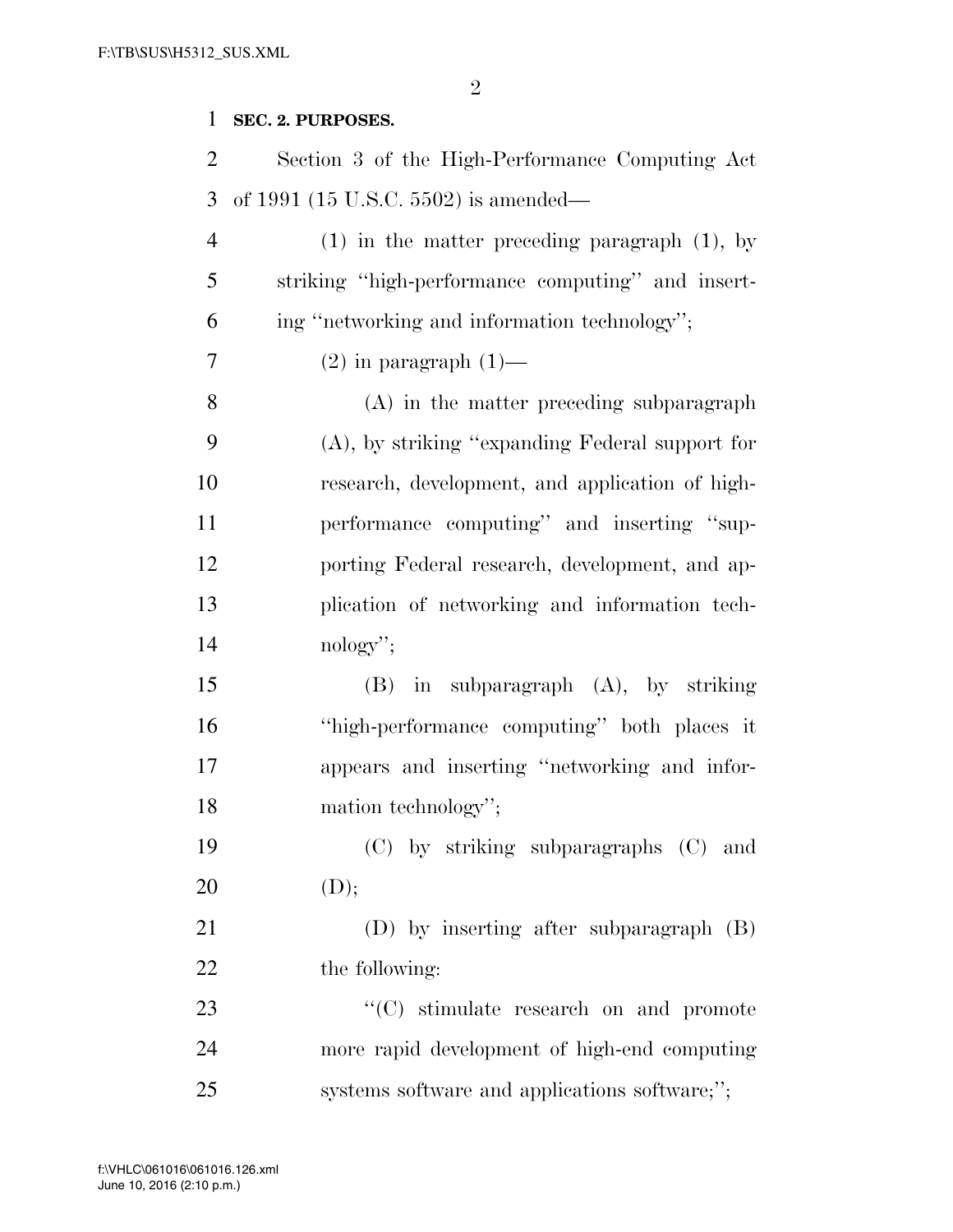| $\mathbf{1}$   | $(E)$ by redesignating subparagraphs $(E)$       |
|----------------|--------------------------------------------------|
| $\overline{2}$ | through $(H)$ as subparagraphs $(D)$ through     |
| 3              | $(G)$ , respectively;                            |
| $\overline{4}$ | $(F)$ in subparagraph $(D)$ , as so redesig-     |
| 5              | nated, by inserting "high-end" after "the devel- |
| 6              | opment of";                                      |
| 7              | $(G)$ in subparagraphs $(E)$ and $(F)$ , as so   |
| 8              | redesignated, by striking "high-performance      |
| 9              | computing" each place it appears and inserting   |
| 10             | "networking and information technology"; and     |
| 11             | $(H)$ in subparagraph $(G)$ , as so redesig-     |
| 12             | nated, by striking "high-performance" and in-    |
|                |                                                  |
| 13             | serting "high-end"; and                          |
| 14             | $(3)$ in paragraph $(2)$ —                       |
| 15             | (A) by striking "high-performance com-           |
| 16             | puting and" and inserting "networking and in-    |
| 17             | formation technology and"; and                   |
| 18             | (B) by striking "high-performance com-           |
| 19             | puting network" and inserting "networking and    |
| 20             | information technology".                         |
| 21             | SEC. 3. DEFINITIONS.                             |
| 22             | Section 4 of the High-Performance Computing Act  |
| 23             | of 1991 (15 U.S.C. 5503) is amended—             |
| 24             | $(1)$ by striking paragraphs $(3)$ and $(5)$ ;   |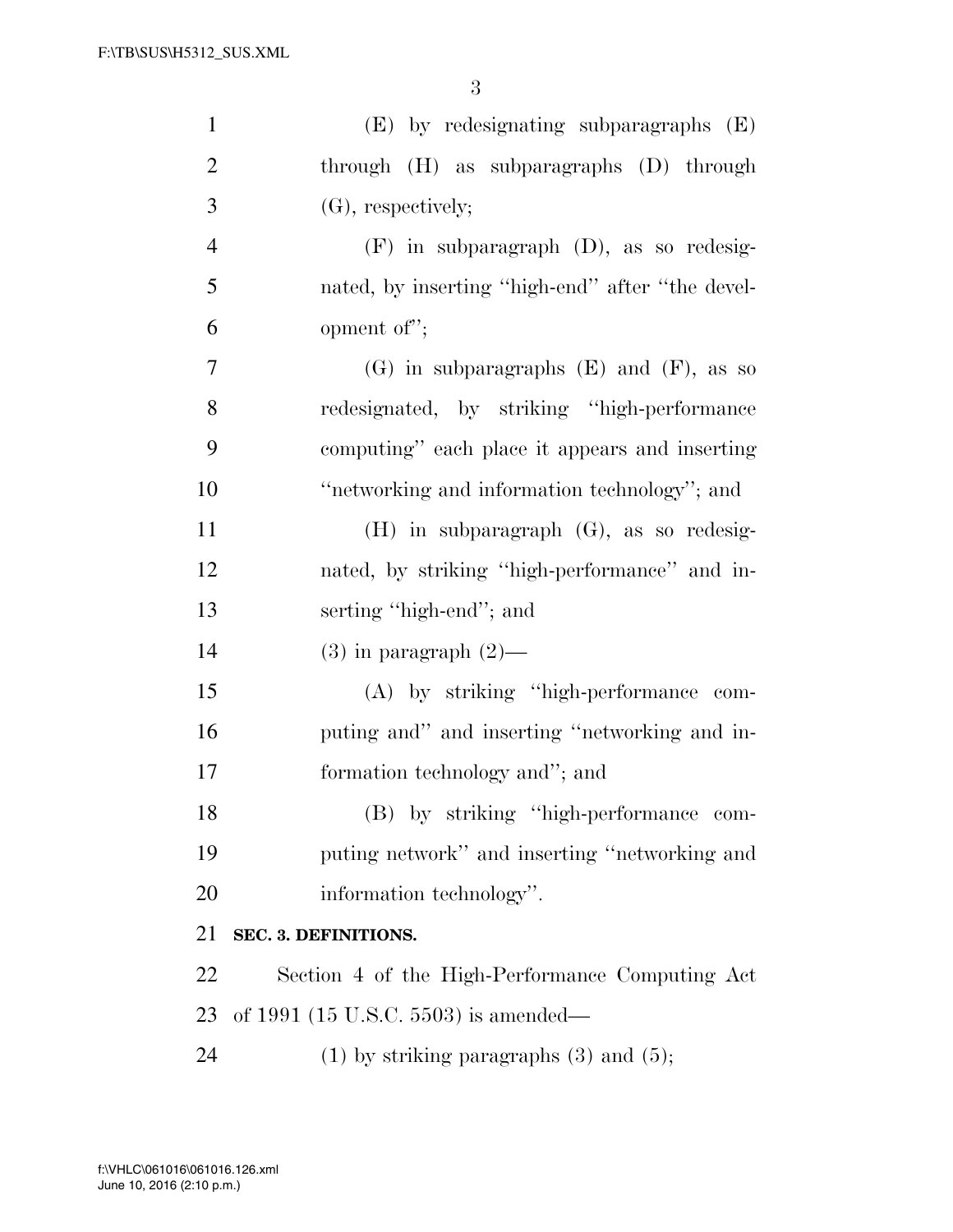| $\mathbf{1}$   | $(2)$ by redesignating paragraphs $(1)$ , $(2)$ , $(4)$ ,           |
|----------------|---------------------------------------------------------------------|
| $\overline{2}$ | $(6)$ , and $(7)$ as paragraphs $(2)$ , $(3)$ , $(5)$ , $(7)$ , and |
| 3              | $(8)$ , respectively;                                               |
| $\overline{4}$ | $(3)$ by inserting before paragraph $(2)$ , as so re-               |
| 5              | designated, the following new paragraph:                            |
| 6              | "(1) 'cyber-physical systems' means physical or                     |
| 7              | engineered systems whose networking and informa-                    |
| 8              | tion technology functions and physical elements are                 |
| 9              | deeply integrated and are actively connected to the                 |
| 10             | physical world through sensors, actuators, or other                 |
| 11             | means to perform monitoring and control func-                       |
| 12             | tions;                                                              |
| 13             | $(4)$ in paragraph $(3)$ , as so redesignated, by                   |
| 14             | striking "high-performance computing" and insert-                   |
| 15             | ing "networking and information technology";                        |
| 16             | $(5)$ by inserting after paragraph $(3)$ , as so re-                |
| 17             | designated, the following new paragraph:                            |
| 18             | $(4)$ 'high-end computing' means the most ad-                       |
| 19             | vanced and capable computing systems, including                     |
| <b>20</b>      | their hardware, storage, networking and software,                   |
| 21             | encompassing both massive computational capability                  |
| 22             | and large-scale data analytics;";                                   |
| 23             | $(6)$ by inserting after paragraph $(5)$ , as so re-                |

designated, the following new paragraph: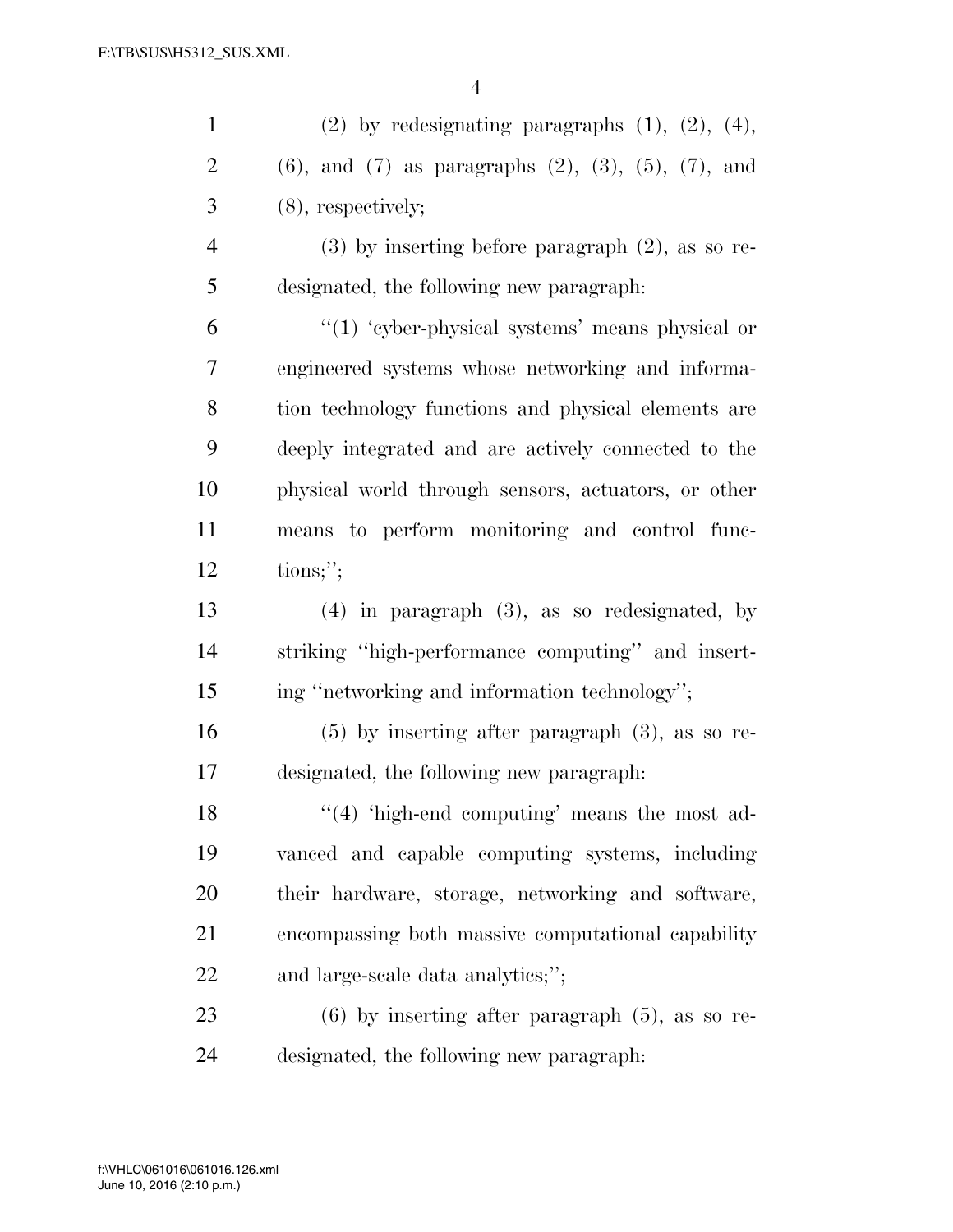1 ''(6) 'networking and information technology' means high-end computing, communications, and in- formation technologies, high-capacity and high-speed networks, special purpose and experimental systems, high-end computing systems software and applica- tions software, and the management of large data sets;''; and (7) in paragraph (7), as so redesignated, by striking ''National High-Performance Computing

 Program'' and inserting ''Networking and Informa- tion Technology Research and Development Pro-gram''.

## **SEC. 4. TITLE I HEADING.**

 The heading of title I of such Act (15 U.S.C. 5511 et seq.) is amended by striking ''**HIGH-PERFORM- ANCE COMPUTING**'' and inserting ''**NET- WORKING AND INFORMATION TECH-NOLOGY**''.

 **SEC. 5. NETWORKING AND INFORMATION TECHNOLOGY RESEARCH AND DEVELOPMENT PROGRAM.** 

 Section 101 of the High-Performance Computing Act of 1991 (15 U.S.C. 5511) is amended—

 (1) in the section heading, by striking ''**NA- TIONAL HIGH-PERFORMANCE COMPUTING PROGRAM**'' and inserting ''**NETWORKING AND**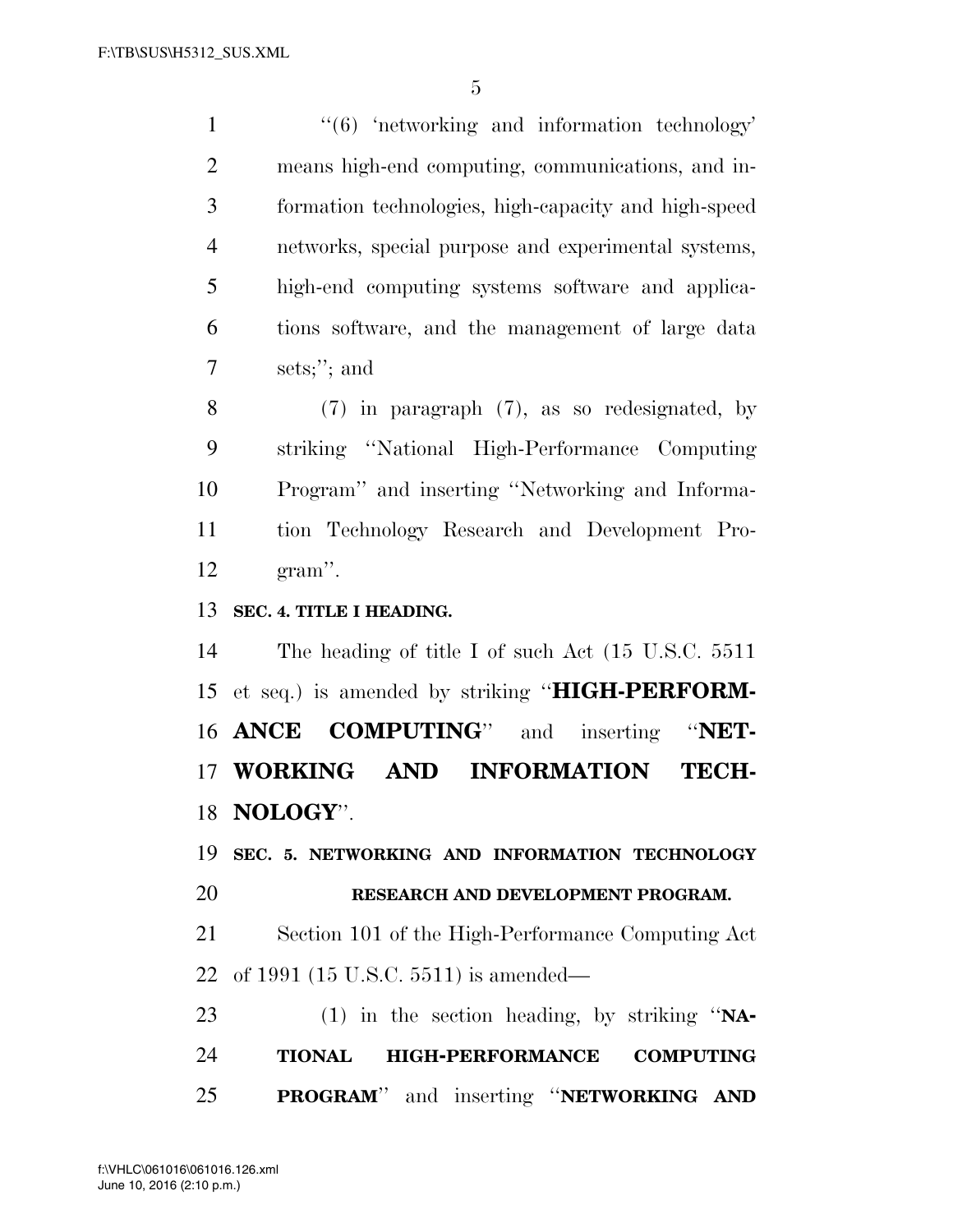| 1              | INFORMATION TECHNOLOGY RESEARCH AND          |
|----------------|----------------------------------------------|
| $\overline{2}$ | DEVELOPMENT PROGRAM";                        |
| 3              | $(2)$ in subsection $(a)$ —                  |
| $\overline{4}$ | $(A)$ in the subsection heading, by striking |
| 5              | "NATIONAL HIGH-PERFORMANCE COMPUTING         |
| 6              | PROGRAM" and inserting "NETWORKING AND       |
| 7              | INFORMATION TECHNOLOGY RESEARCH AND          |
| 8              | DEVELOPMENT";                                |
| 9              | $(B)$ in paragraph $(1)$ —                   |
| 10             | (i) in the matter preceding subpara-         |
| 11             | graph (A), by striking "National High-Per-   |
| 12             | formance Computing Program" and insert-      |
| 13             | ing "Networking and Information Tech-        |
| 14             | nology Research and Development Pro-         |
| 15             | $gram$ ";                                    |
| 16             | (ii) in subparagraph $(A)$ , by striking     |
| 17             | "high-performance computing, including       |
| 18             | networking" and inserting "networking        |
| 19             | and information technology";                 |
| 20             | (iii) in subparagraphs $(B)$ and $(G)$ , by  |
| 21             | striking "high-performance" each place it    |
| 22             | appears and inserting "high-end";            |
| 23             | $(iv)$ in subparagraph $(C)$ , by striking   |
| 24             | "high-performance computing and<br>net-      |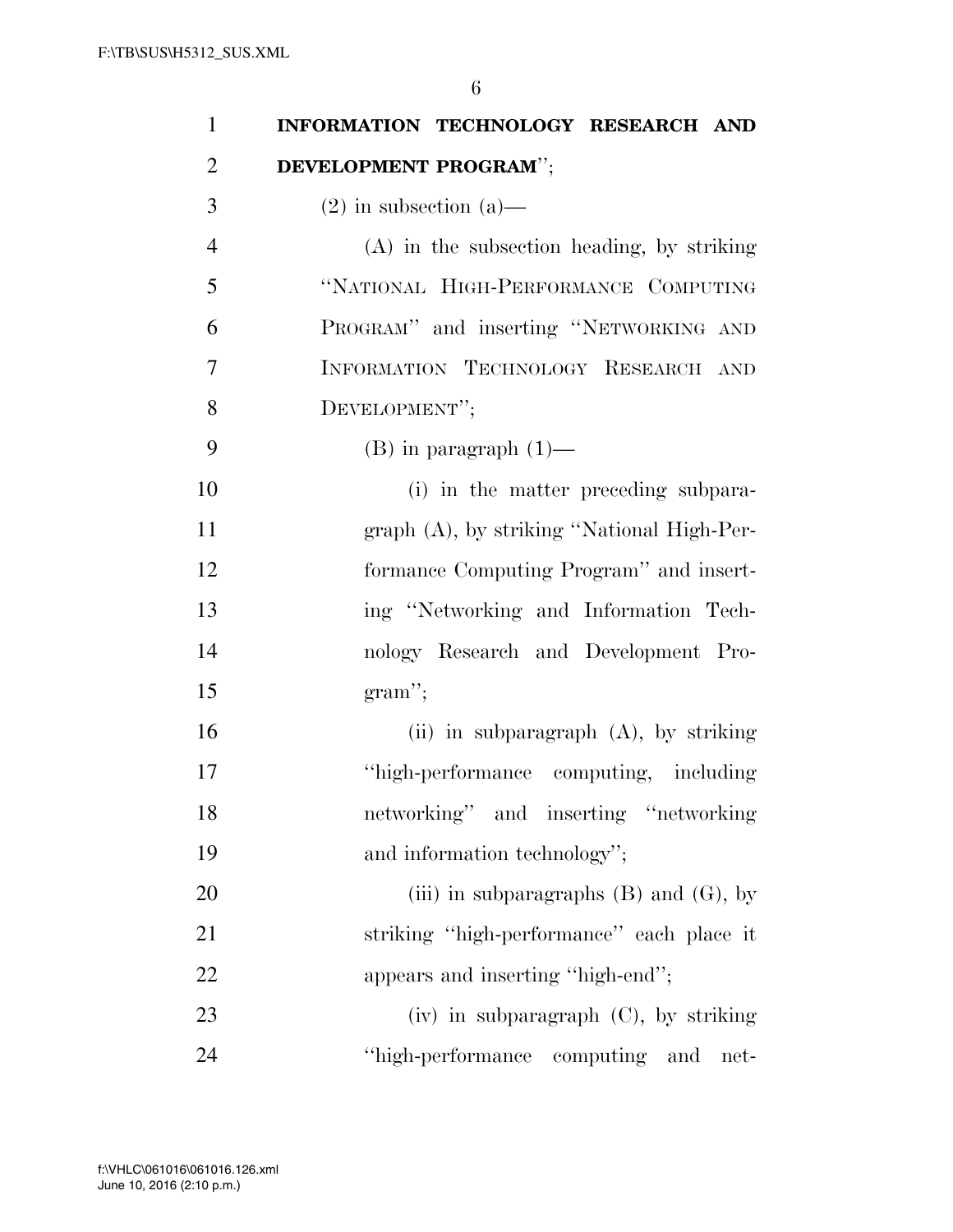| $\mathbf{1}$   | working" and inserting "high-end com-                |
|----------------|------------------------------------------------------|
| $\overline{2}$ | puting, distributed, and networking";                |
| 3              | $(v)$ by amending subparagraph $(D)$ to              |
| $\overline{4}$ | read as follows:                                     |
| 5              | "(D) provide for efforts to increase software se-    |
| 6              | curity and reliability;";                            |
| 7              | $(vi)$ in subparagraph $(H)$ —                       |
| 8              | (I) by inserting "support and                        |
| 9              | guidance" after "provide"; and                       |
| 10             | $(II)$ by striking "and" after the                   |
| 11             | semicolon;                                           |
| 12             | (vii) in subparagraph $(I)$ —                        |
| 13             | $(I)$ by striking "improving the se-                 |
| 14             | curity" and inserting "improving the                 |
| 15             | security, reliability, and resilience";              |
| 16             | and                                                  |
| 17             | (II) by striking the period at the                   |
| 18             | end and inserting a semicolon; and                   |
| 19             | (viii) by adding at the end the fol-                 |
| 20             | lowing new subparagraphs:                            |
| 21             | "(J) provide for increased understanding of the      |
| 22             | scientific principles of cyber-physical systems and  |
| 23             | improve the methods available for the design, devel- |
| 24             | opment, and operation of cyber-physical systems      |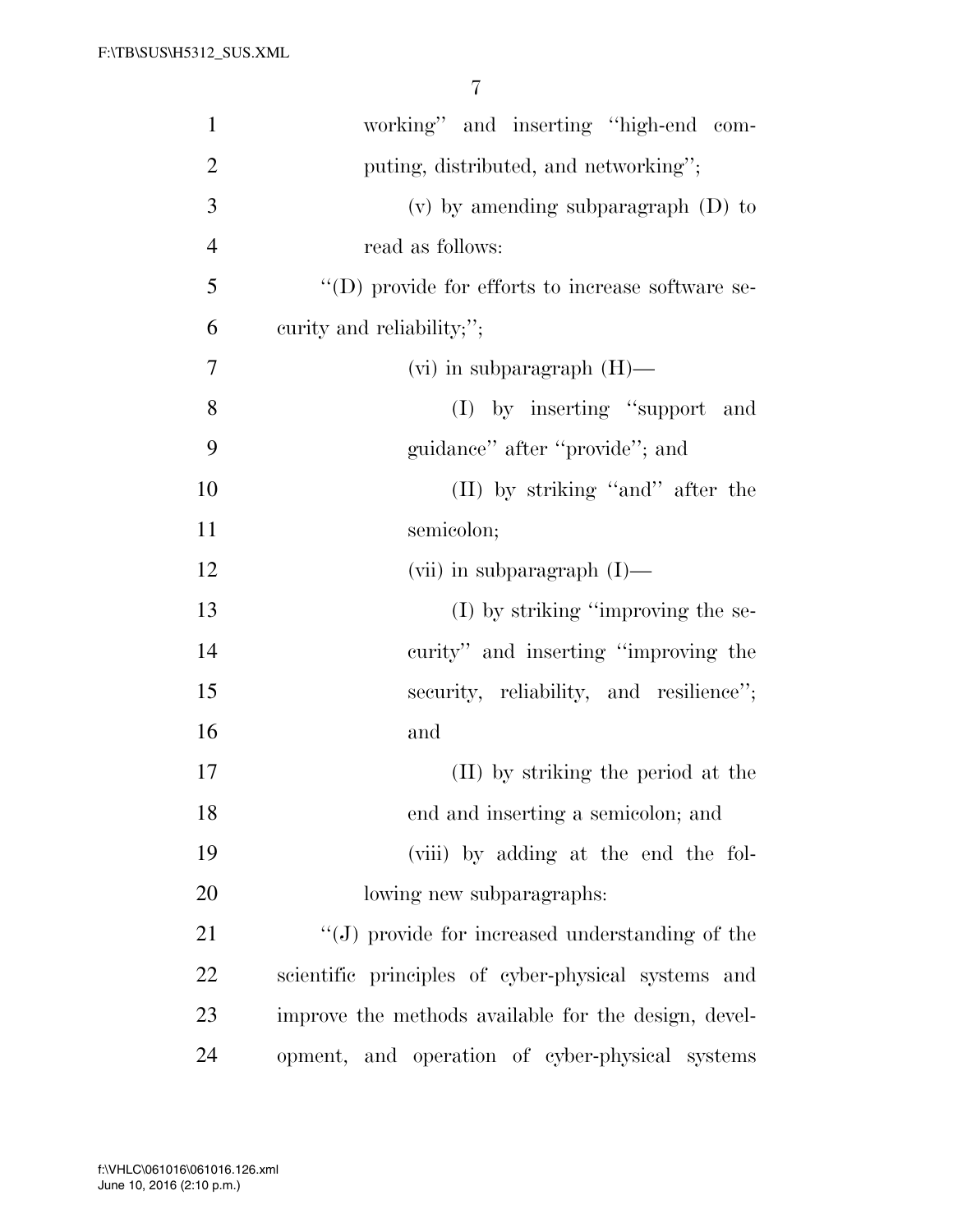| $\mathbf{1}$   | that are characterized by high reliability, safety, and |
|----------------|---------------------------------------------------------|
| $\overline{2}$ | security;                                               |
| 3              | "(K) provide for research and development on            |
| $\overline{4}$ | human-computer interactions, visualization, and big     |
| 5              | data;                                                   |
| 6              | "(L) provide for research and development on            |
| 7              | the enhancement of cybersecurity; and                   |
| 8              | $\lq\lq (M)$ provide for a research framework to lever- |
| 9              | age cyber-physical systems, high capacity and high      |
| 10             | speed communication networks, and large-scale data      |
| 11             | analytics to integrate city-scale information tech-     |
| 12             | nology and physical infrastructures.";                  |
| 13             | $(C)$ in paragraph $(2)$ —                              |
| 14             | (i) by amending subparagraph $(A)$ to                   |
| 15             | read as follows:                                        |
| 16             | $\cdot$ (A) establish the goals and priorities for Fed- |
| 17             | eral networking and information technology re-          |
| 18             | search, development, education, and other activi-       |
| 19             | ties;";                                                 |
| 20             | (ii) by amending subparagraph $(C)$ to                  |
| 21             | read as follows:                                        |
| 22             | "(C) provide for interagency coordination of            |
| 23             | Federal networking and information technology re-       |
| 24             | search, development, education, and other activities    |
| 25             | undertaken pursuant to the Program;";                   |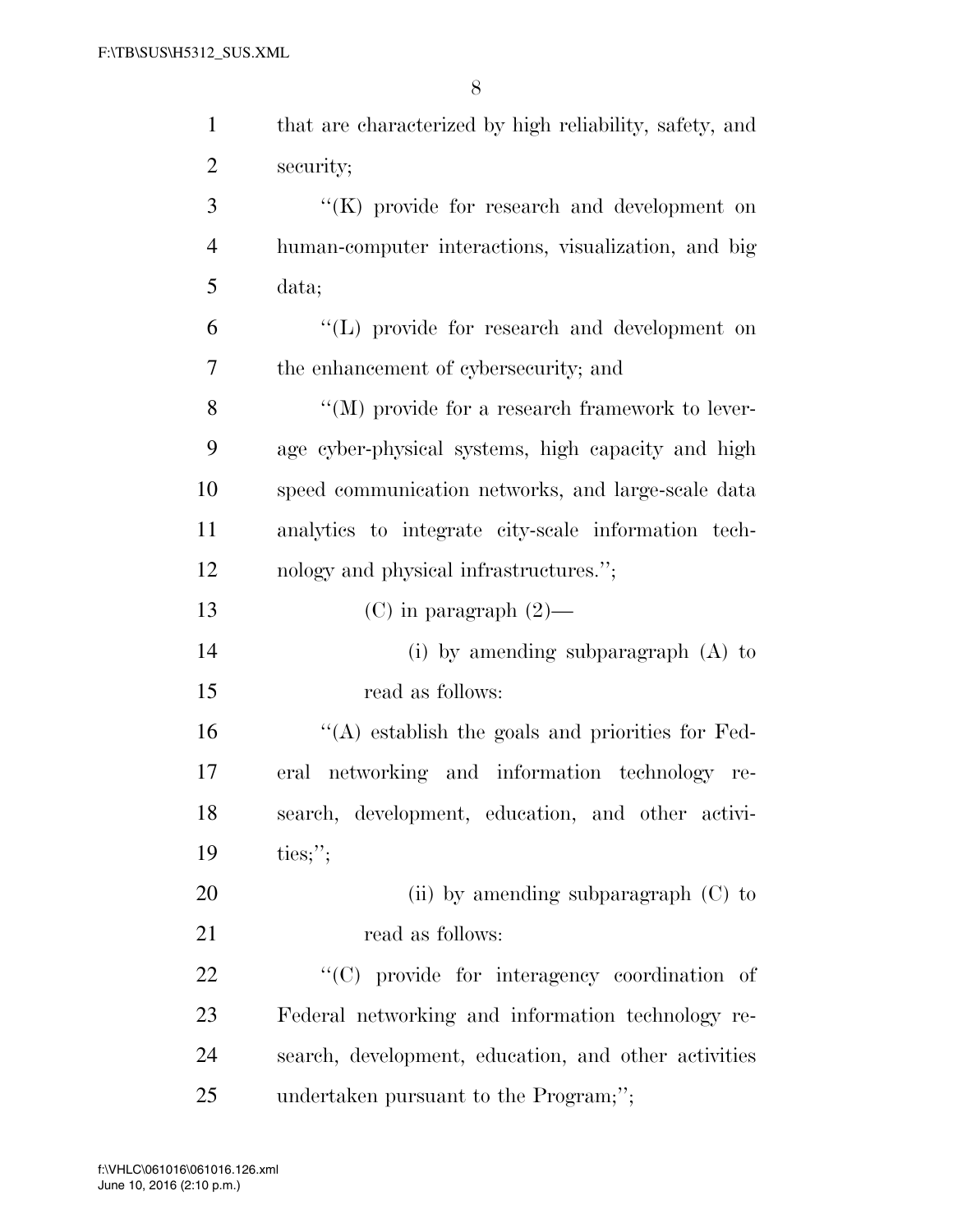| $\mathbf{1}$   | (iii) by amending subparagraph $(E)$ to               |
|----------------|-------------------------------------------------------|
| $\overline{2}$ | read as follows:                                      |
| 3              | $"$ (E) encourage and monitor the efforts of the      |
| $\overline{4}$ | agencies participating in the Program to allocate the |
| 5              | level of resources and management attention nec-      |
| 6              | essary to ensure that the strategic plan under sub-   |
| 7              | section (e) is developed and executed effectively and |
| 8              | that the objectives of the Program are met; and";     |
| 9              | and                                                   |
| 10             | $(iv)$ in subparagraph $(F)$ , by striking            |
| 11             | "high-performance" and inserting "high-               |
| 12             | $end$ ";                                              |
| 13             | (D) in paragraph $(3)$ —                              |
| 14             | (i) by redesignating subparagraphs                    |
| 15             | $(B)$ , $(C)$ , $(D)$ , and $(E)$ as subparagraphs    |
| 16             | $(E),$ $(F),$ $(G),$ and $(J),$ respectively;         |
| 17             | (ii) by inserting after subparagraph                  |
| 18             | (A) the following new subparagraphs:                  |
| 19             | "(B) provide, as appropriate, a list of the senior    |
| 20             | steering groups and strategic plans that are planned  |
| 21             | or underway as addressed under section 104;           |
| 22             | "(C) provide a description of workshops and           |
| 23             | other activities conducted under section 104, includ- |
| 24             | ing participants and findings;                        |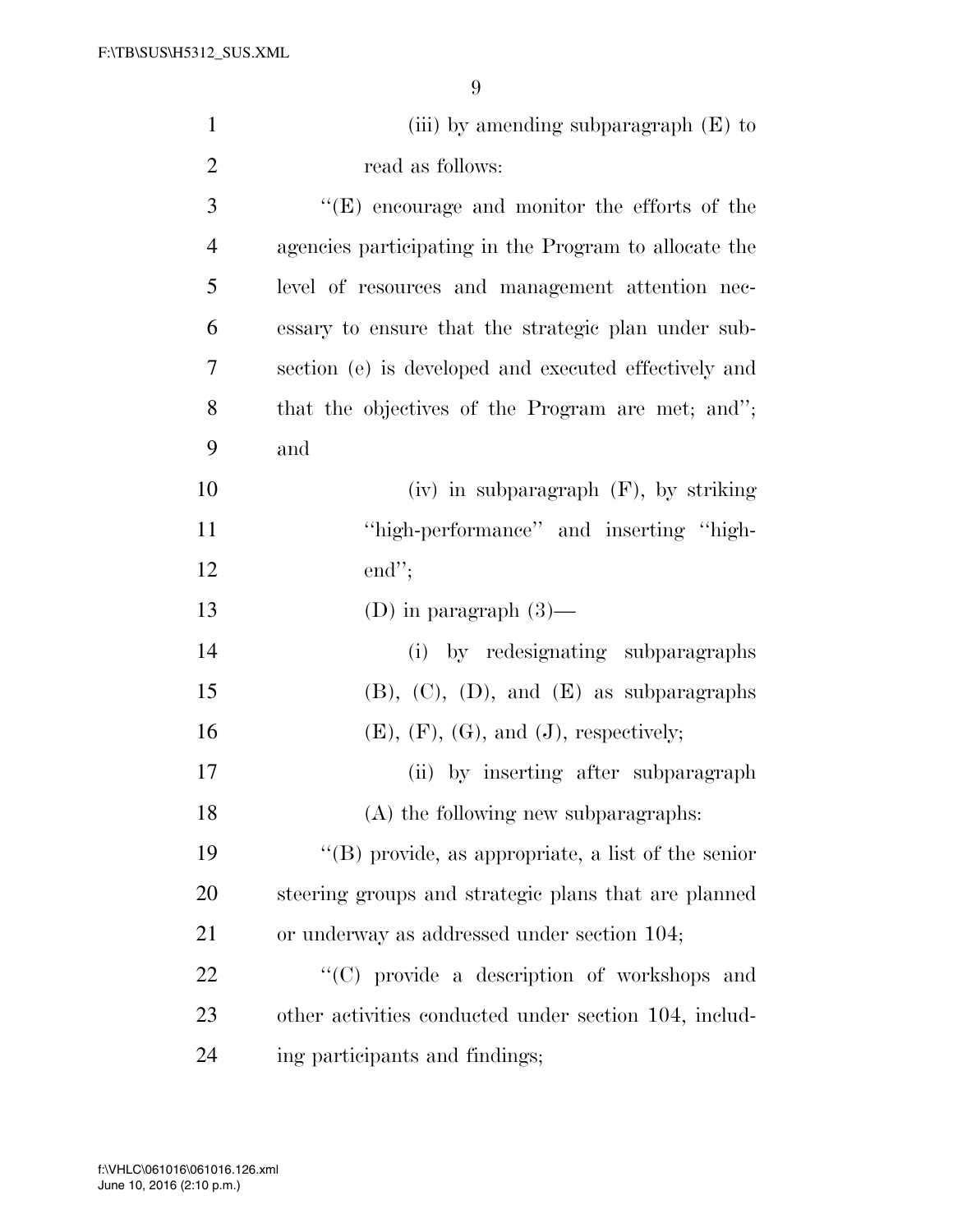| $\mathbf{1}$   | "(D) provide a detailed description of the na-       |
|----------------|------------------------------------------------------|
| $\overline{2}$ | ture and scope of research infrastructure designated |
| 3              | as such under the Program;";                         |
| $\overline{4}$ | (iii) in subparagraph $(E)$ , as so redes-           |
| 5              | ignated—                                             |
| 6              | (I) by redesignating clauses (vii)                   |
| $\overline{7}$ | through (xi) as clauses (yiii) through               |
| 8              | (xii), respectively; and                             |
| 9              | $(II)$ by inserting after clause $(vi)$              |
| 10             | the following:                                       |
| 11             | "(vii) the Department of Homeland Secu-              |
| 12             | $\text{rity};$ ";                                    |
| 13             | $(iv)$ in subparagraph $(F)$ , as so redes-          |
| 14             | ignated—                                             |
| 15             | $(I)$ by striking "is submitted,"                    |
| 16             | and inserting "is submitted, the levels              |
| 17             | for the previous fiscal year,"; and                  |
| 18             | (II) by striking "each Program                       |
| 19             | Component Area;" and inserting                       |
| 20             | "each Program Component Area and                     |
| 21             | research area supported in accordance                |
| 22             | with section $103;$ ";                               |
| 23             | $(v)$ by amending subparagraph $(G)$ , as            |
| 24             | so redesignated, to read as follows:                 |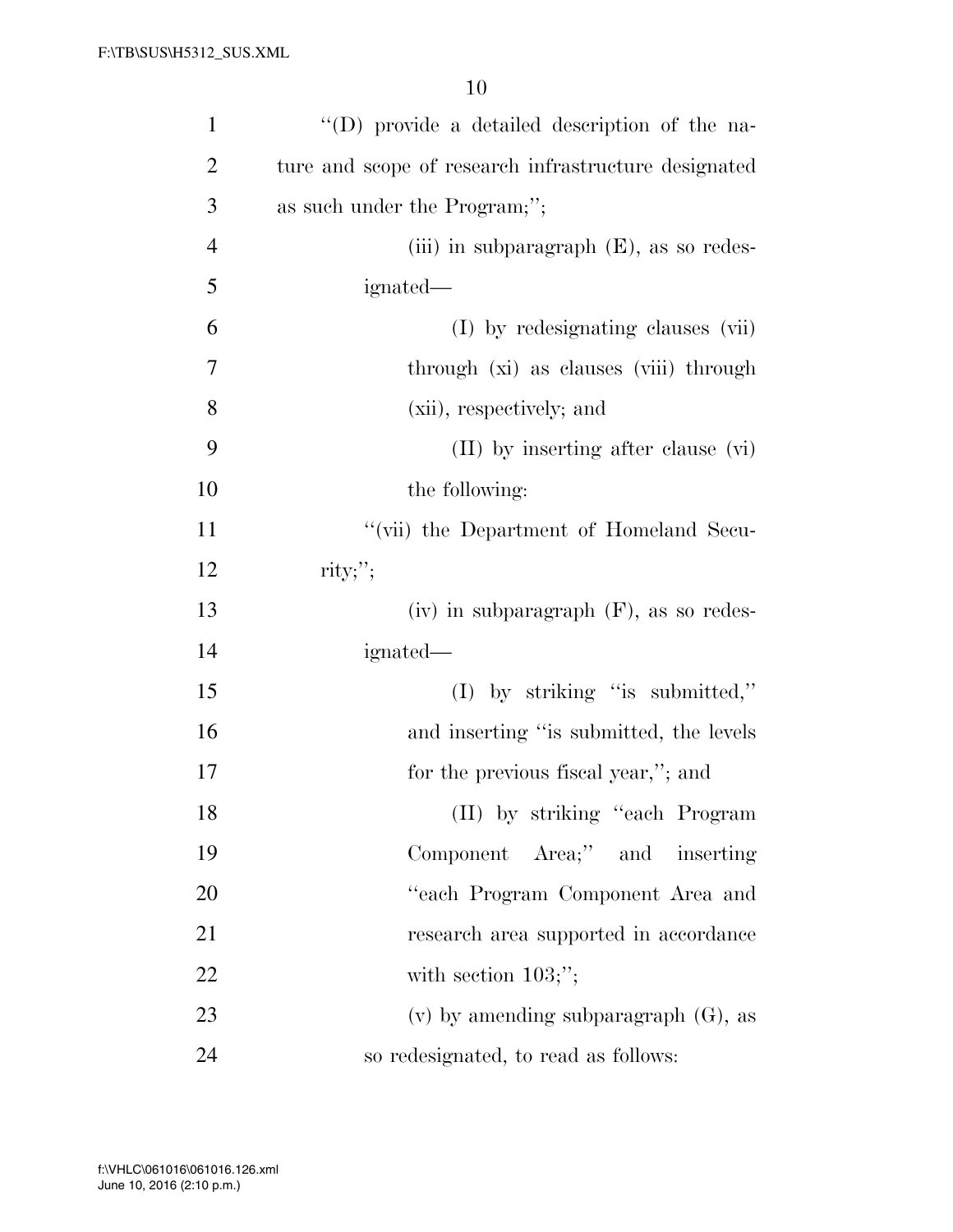| $\mathbf{1}$   | $\lq\lq(G)$ describe the levels of Federal funding for |
|----------------|--------------------------------------------------------|
| $\overline{2}$ | each agency and department participating in the        |
| 3              | Program, and for each Program Component Area,          |
| $\overline{4}$ | for the fiscal year during which such report is sub-   |
| 5              | mitted, the levels for the previous fiscal year, and   |
| 6              | the levels proposed for the fiscal year with respect   |
| 7              | to which the budget submission applies;"; and          |
| 8              | (vi) by inserting after subparagraph                   |
| 9              | $(G)$ , as so redesignated, the following:             |
| 10             | "(H) include a description of how the objectives       |
| 11             | for each Program Component Area, and the objec-        |
| 12             | tives for activities that involve multiple Program     |
| 13             | Component Areas, relate to the objectives of the       |
| 14             | Program identified in the strategic plan required      |
| 15             | under subsection $(e)$ ;                               |
| 16             | $\lq\lq$ (I) include—                                  |
| 17             | "(i) a description of the funding required             |
| 18             | by the National Coordination Office to perform         |
| 19             | the functions specified under section $102(b)$ for     |
| 20             | the current fiscal year;                               |
| 21             | "(ii) a description of the estimated funding           |
| 22             | required by such Office to perform the func-           |
| 23             | tions specified under section $102(b)$ for the next    |
| 24             | fiscal year; and                                       |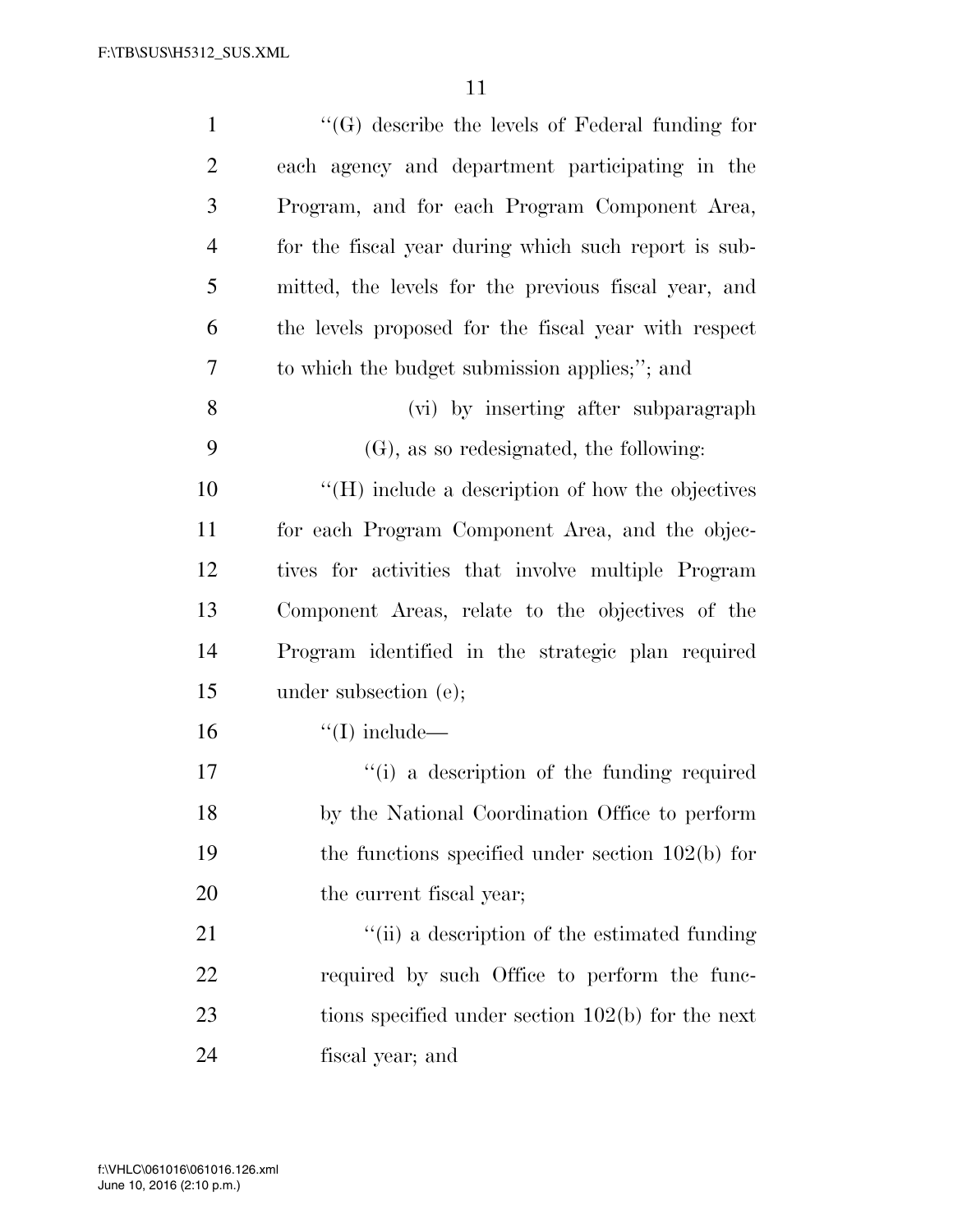| $\mathbf{1}$   | "(iii) the amount of funding provided for       |
|----------------|-------------------------------------------------|
| $\overline{2}$ | such Office for the current fiscal year by each |
| 3              | agency participating in the Program; and";      |
| $\overline{4}$ | $(3)$ in subsection $(b)$ —                     |
| 5              | $(A)$ in paragraph $(1)$ , in the matter pre-   |
| 6              | eeding subparagraph $(A)$ —                     |
| 7              | (i) by striking "high-performance"              |
| 8              | computing" both places it appears and in-       |
| 9              | serting "networking and information tech-       |
| 10             | nology"; and                                    |
| 11             | (ii) after the first sentence, by insert-       |
| 12             | ing the following: "Each chair of the advi-     |
| 13             | sory committee shall meet the qualifica-        |
| 14             | tions of committee membership and may           |
| 15             | be a member of the President's Council of       |
| 16             | Advisors on Science and Technology.";           |
| 17             | in paragraph $(1)(D)$ , by striking<br>(B)      |
| 18             | "high-performance computing, networking tech-   |
| 19             | nology, and related software" and inserting     |
| 20             | "networking and information technology"; and    |
| 21             | $(C)$ in paragraph $(2)$ —                      |
| 22             | (i) in the second sentence, by striking         |
| 23             | "2" and inserting "3";                          |
| 24             | (ii) by striking "Committee on Science          |
| 25             | Technology" and inserting "Com-<br>and          |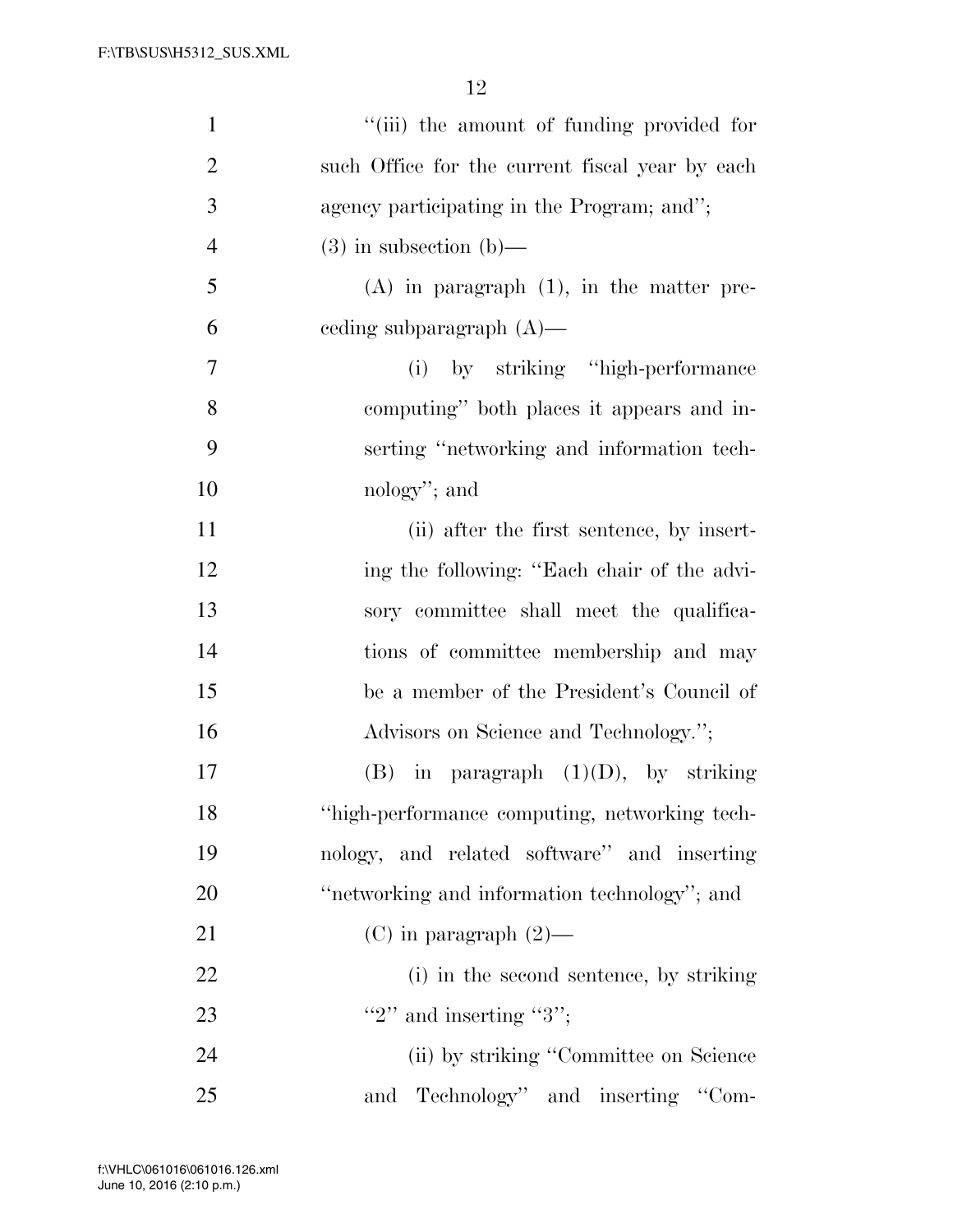| $\mathbf{1}$   | mittee on Science, Space, and Tech-                    |
|----------------|--------------------------------------------------------|
| $\overline{2}$ | nology"; and                                           |
| 3              | (iii) by striking "The first report shall              |
| $\overline{4}$ | be due within 1 year after the date of en-             |
| 5              | actment of the America COMPETES                        |
| 6              | $\text{Act."};$                                        |
| 7              | (4) in subsection (c)(1)(A), by striking "high-        |
| 8              | performance computing" and inserting "networking       |
| 9              | and information technology"; and                       |
| 10             | $(5)$ by adding at the end the following new sub-      |
| 11             | sections:                                              |
| 12             | "(d) PERIODIC REVIEWS.—The agencies identified in      |
| 13             | subsection $(a)(3)(B)$ shall—                          |
| 14             | "(1) periodically assess and update, as appro-         |
| 15             | priate, the contents, scope, and funding levels of the |
| 16             | Program Component Areas and work through the           |
| 17             | National Science and Technology Council and with       |
| 18             | the assistance of the National Coordination Office     |
| 19             | described under section 102 to restructure the Pro-    |
| 20             | gram when warranted, taking into consideration any     |
| 21             | relevant recommendations of the advisory committee     |
| <u>22</u>      | established under subsection (b); and                  |
| 23             | $\lq(2)$ working through the National Science and      |
| 24             | Technology Council and with the assistance of the      |
| 25             | National Coordination Office described under section   |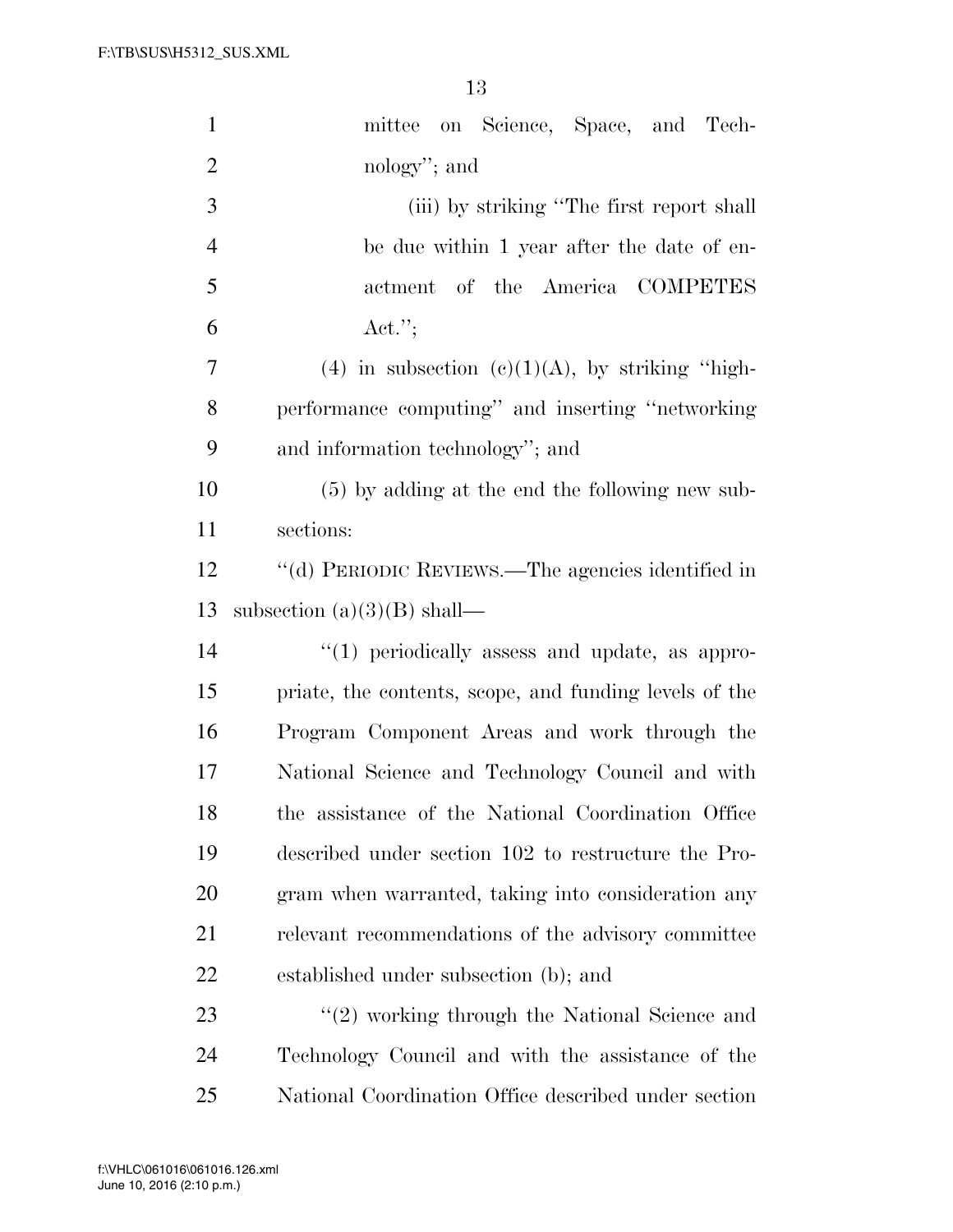102, ensure that the Program includes large-scale, long-term, interdisciplinary research and develop- ment activities, including activities described in sec-tion 103.

''(e) STRATEGIC PLAN.—

 ''(1) IN GENERAL.—The agencies identified in subsection (a)(3)(B), working through the National Science and Technology Council and with the assist- ance of the National Coordination Office described under section 102, shall develop, within 12 months after the date of enactment of the Networking and Information Technology Research and Development Modernization Act of 2016, and update every five years thereafter, a five-year strategic plan for the Program.

 ''(2) CONTENTS.—The strategic plan shall specify near-term and long-term cross-cutting objec- tives for the Program, the anticipated time frame for achieving the near-term objectives, the metrics to be used for assessing progress toward the objectives, and how the Program will—

 $\langle (A) \rangle$  address long-term challenges of na- tional importance for which solutions require large-scale, long-term, interdisciplinary research and development;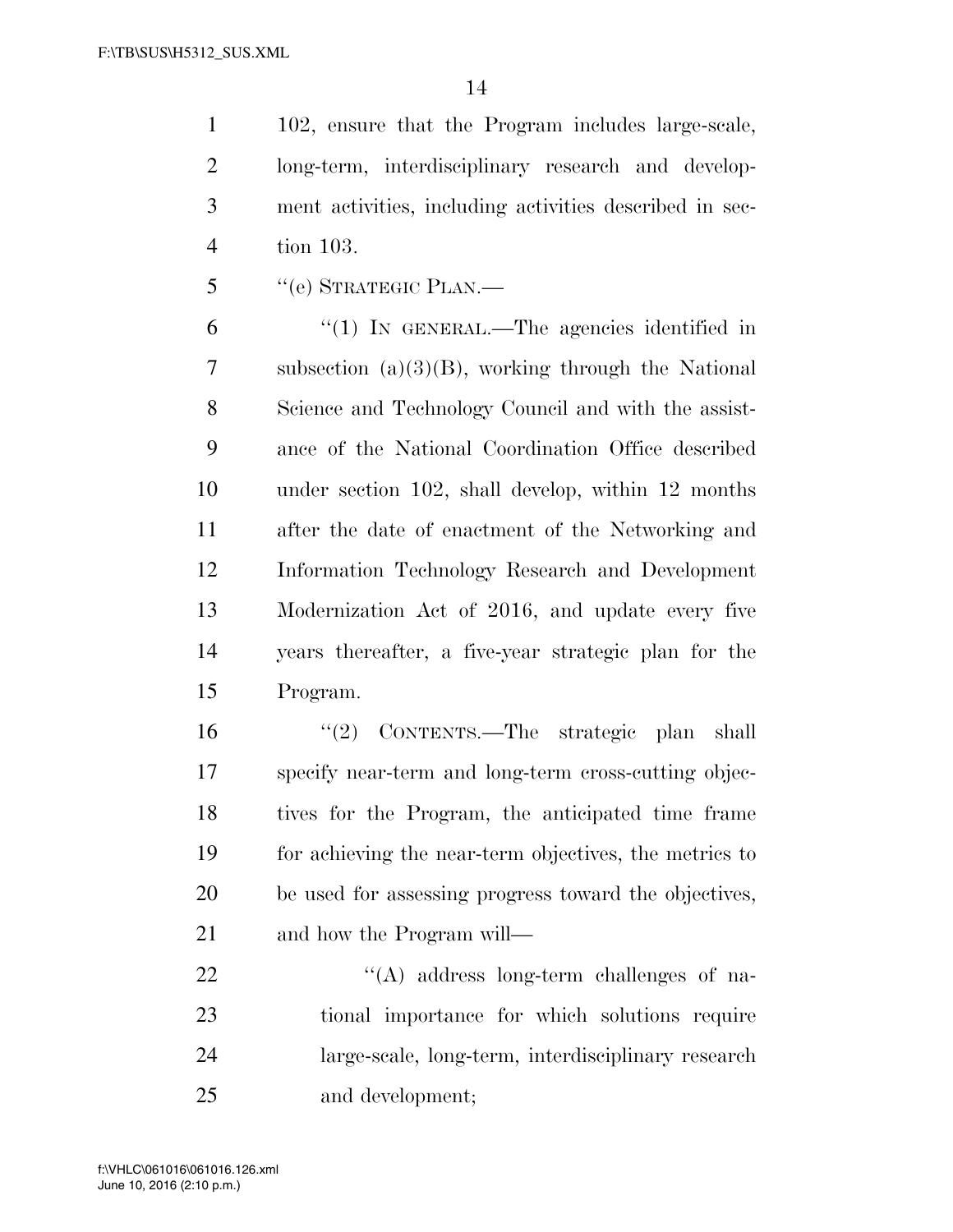$\lq\lq (B)$  encourage and support mechanisms for interdisciplinary research and development in networking and information technology and for Grand Challenges, including through col- laborations across agencies, across Program Component Areas, with industry, with Federal laboratories (as defined in section 4 of the Ste- venson-Wydler Technology Innovation Act of 1980 (15 U.S.C. 3703)), and with international organizations;

11 ''(C) foster the transfer of research and development results into new technologies and applications in the national interest, including through cooperation and collaborations with networking and information technology re- search, development, and technology transition 17 initiatives supported by the States;

 $\langle \text{(D)} \rangle$  provide for cyberinfrastructure needs, as appropriate, across federally funded large- scale research facilities that produce or will produce large amounts of data that will need to be stored, curated, and made publicly available; 23 ''(E) strengthen all levels of networking and information technology education and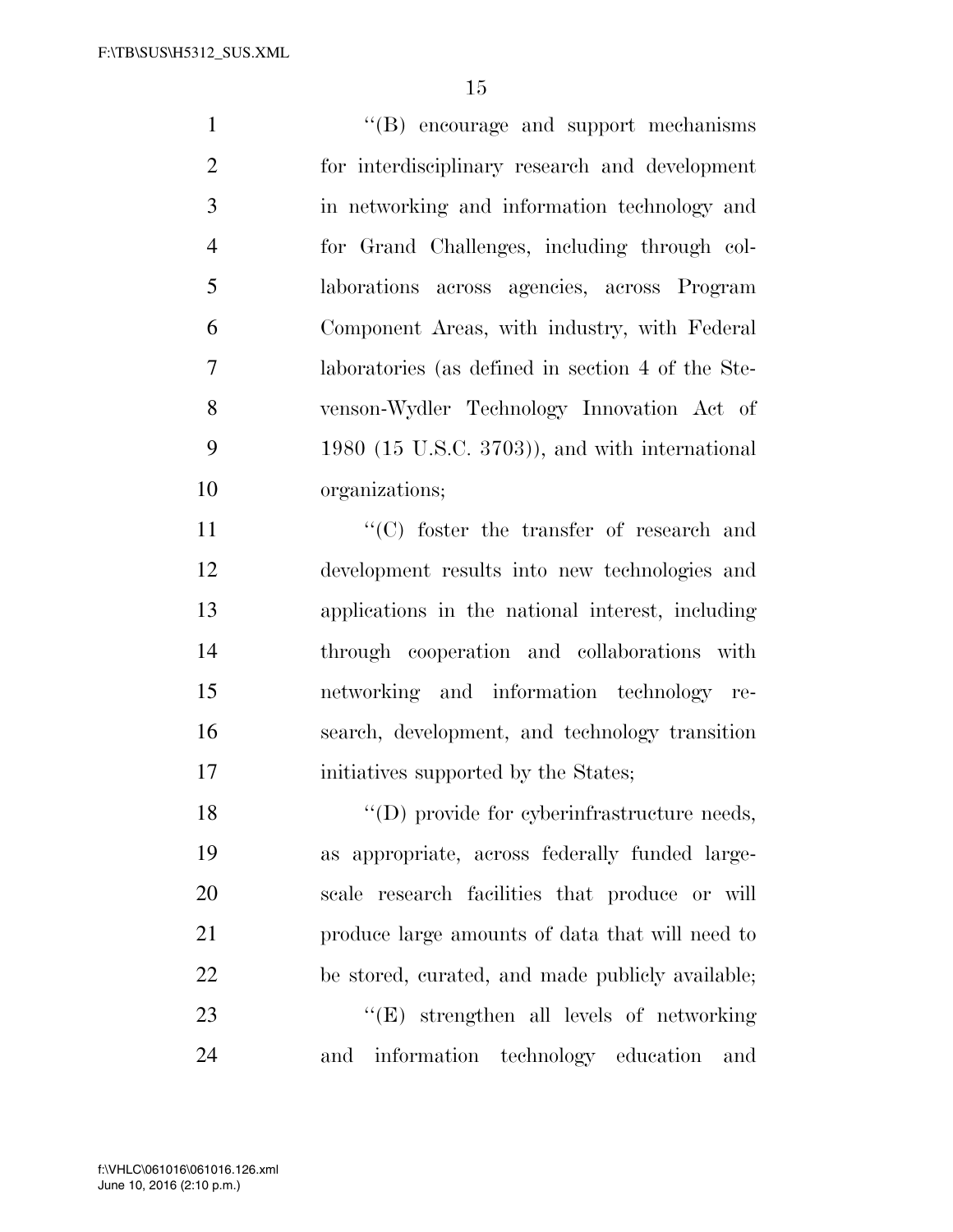| $\mathbf{1}$   | training programs to ensure an adequate, well-      |
|----------------|-----------------------------------------------------|
| $\overline{2}$ | trained workforce; and                              |
| 3              | $\lq\lq(F)$ attract individuals identified in sec-  |
| $\overline{4}$ | tions 33 and 34 of the Science and Engineering      |
| 5              | Equal Opportunities Act (42 U.S.C. 1885a and        |
| 6              | 1885b) to networking and information tech-          |
| 7              | nology fields.                                      |
| 8              | RECOMMENDATIONS.—The entities<br>(3)<br>in-         |
| 9              | volved in developing the strategic plan under para- |
| 10             | graph (1) shall take into consideration the rec-    |
| 11             | ommendations—                                       |
| 12             | $\lq\lq$ of the advisory committee established      |
| 13             | under subsection (b);                               |
| 14             | "(B) of the Committee on Science and rel-           |
| 15             | evant subcommittees of the National Science         |
| 16             | and Technology Council; and                         |
| 17             | "(C) of the stakeholders whose input was            |
| 18             | solicited by the National Coordination Office, as   |
| 19             | required under section $102(b)(3)$ .                |
| 20             | "(4) REPORT TO CONGRESS.—The Director of            |
| 21             | the National Coordination Office shall transmit the |
| 22             | strategic plan required under paragraph (1) to the  |
| 23             | advisory committee, the Committee on Science,       |
| 24             | Space, and Technology of the House of Representa-   |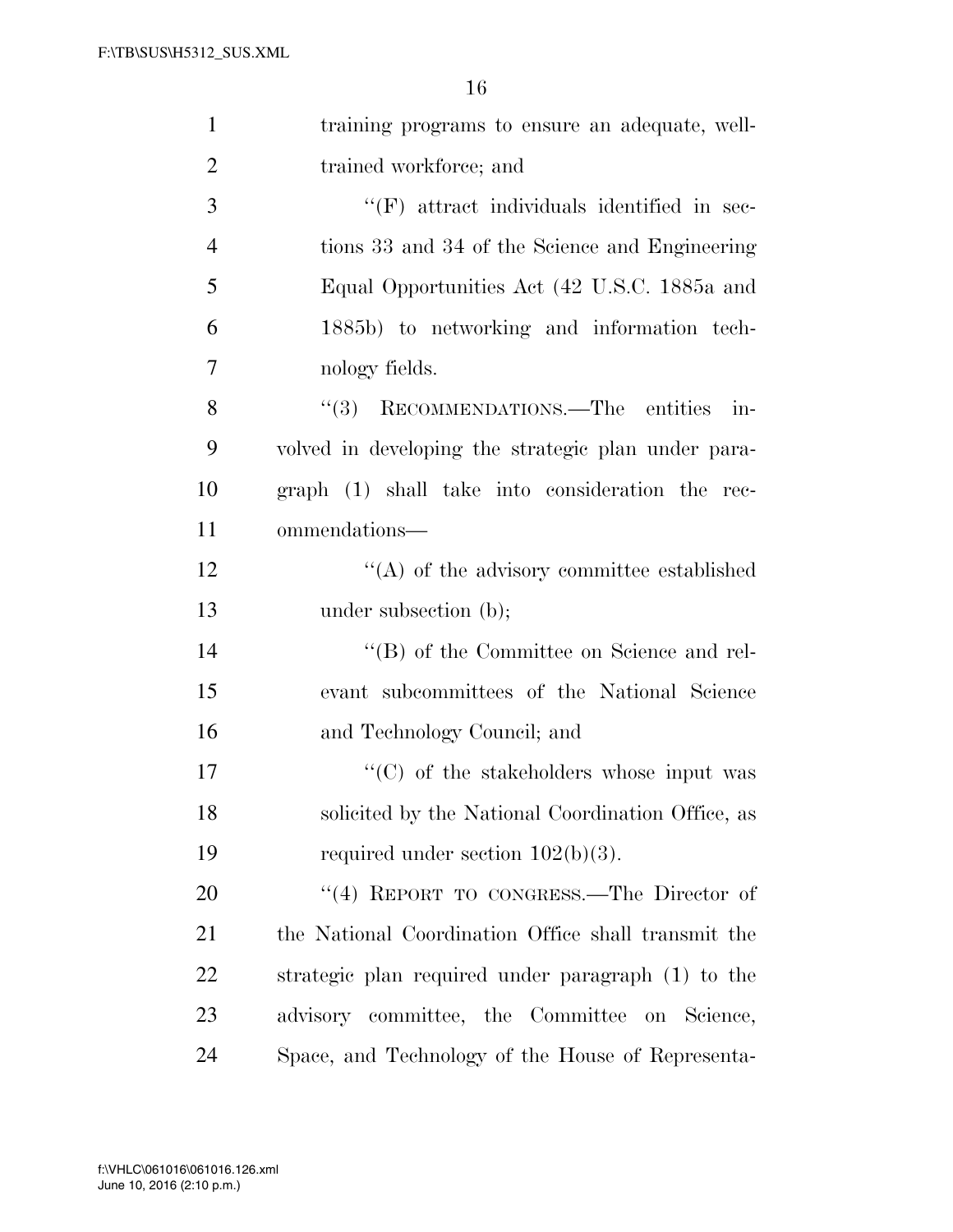tives, and the Committee on Commerce, Science, and

Transportation of the Senate.''.

#### **SEC. 6. NATIONAL COORDINATION OFFICE.**

 Section 102 of such Act (15 U.S.C. 5512) is amended to read as follows:

## **''SEC. 102. NATIONAL COORDINATION OFFICE.**

 ''(a) OFFICE.—The Director shall maintain a Na- tional Coordination Office with a Director and full-time staff.

 ''(b) FUNCTIONS.—The National Coordination Office shall—

12  $\frac{1}{2}$  (1) provide technical and administrative sup-port to—

 $'$ (A) the agencies participating in planning and implementing the Program, including such support as needed in the development of the strategic plan under section 101(e); and

18 ''(B) the advisory committee established under section 101(b), as appropriate;

 $\frac{1}{2}$  serve as the primary point of contact on Federal networking and information technology ac- tivities for government organizations, academia, in- dustry, professional societies, State computing and networking technology programs, interested citizen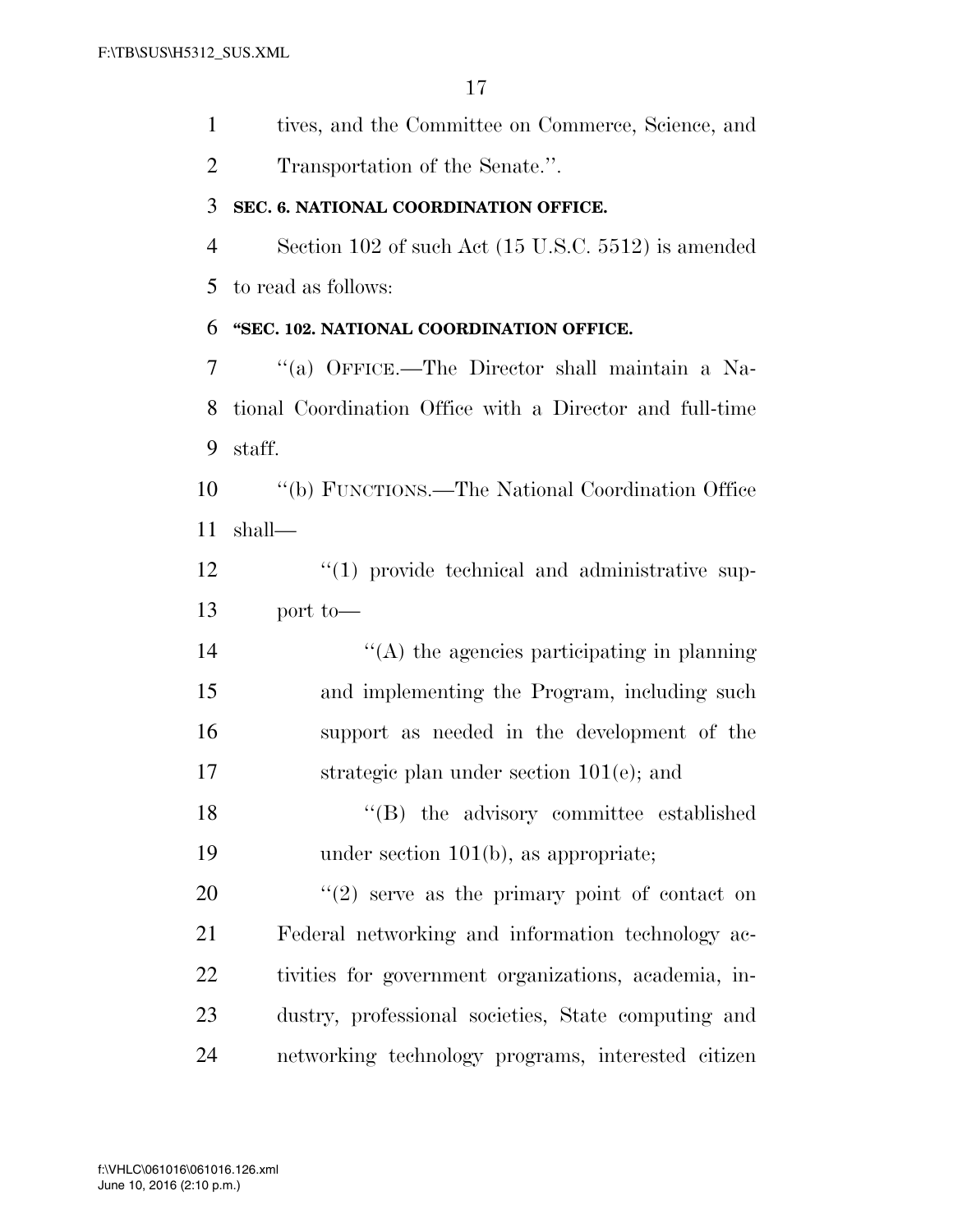groups, and others to exchange technical and pro-grammatic information;

3 (3) solicit input and recommendations from a wide range of stakeholders during the development of each strategic plan required under section 101(e) and the scope of the Program Component Areas through the convening of at least one workshop with invitees from academia, industry, Federal labora- tories, and other relevant organizations and institu-tions;

11 ''(4) conduct and increase outreach, including to academia, industry, other relevant organizations and institutions, and the public, in order to increase awareness of the Program and the benefits of the Program and to increase potential opportunities for collaboration between agencies participating in the Program and the private sector; and

18 ''(5) promote access to and early application of the technologies, innovations, and expertise derived from Program activities to agency missions and sys- tems across the Federal Government and to United States industry.

23 "(c) SOURCE OF FUNDING.—

24 "(1) In GENERAL.—The operation of the Na-tional Coordination Office shall be supported by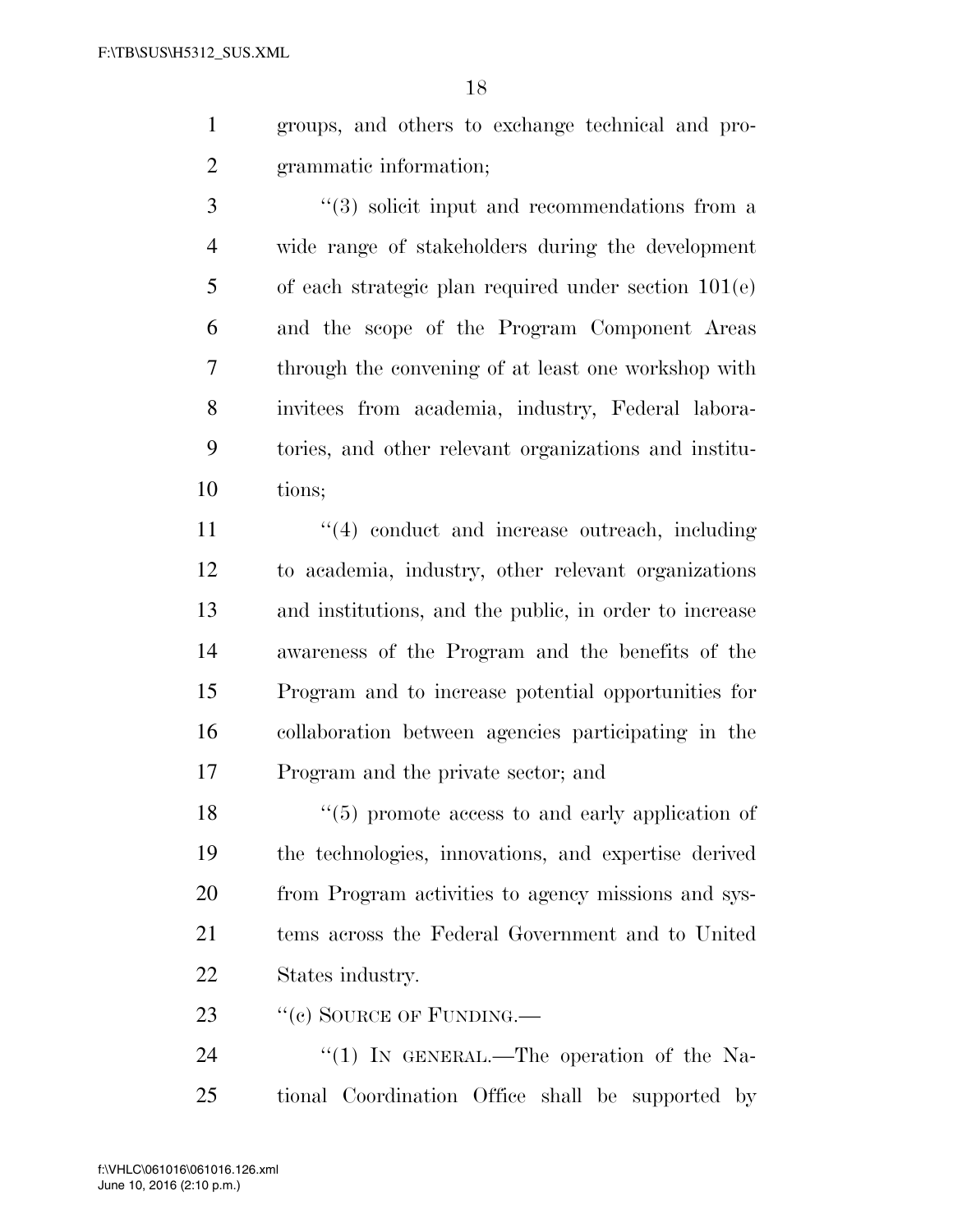funds from each agency participating in the Pro- gram, subject to the availability of appropriations for such purpose.

4 "(2) SPECIFICATIONS.—The portion of the total budget of such Office that is authorized to be pro- vided by each agency for each fiscal year shall be in the same proportion as each such agency's share of the total budget for the Program for the previous fiscal year, as specified in the report required under section 101(a)(3).

11 ''(3) WAIVER.—As appropriate, the Director may consider and approve a reduction or waiver of an agency contribution requirement under paragraph 14  $(2)$ .".

### **SEC. 7. NEXT GENERATION INTERNET.**

 Section 103 of such Act (15 U.S.C. 5513) is repealed. **SEC. 8. GRAND CHALLENGES IN AREAS OF NATIONAL IM-PORTANCE.** 

 Title I of such Act (15 U.S.C. 5511 et seq.) is amend-ed by adding at the end the following new section:

 **''SEC. 103. GRAND CHALLENGES IN AREAS OF NATIONAL IMPORTANCE.** 

23 "(a) IN GENERAL.—The Program shall encourage 24 agencies identified in section  $101(a)(3)(E)$  to support large-scale, long-term, interdisciplinary research and de-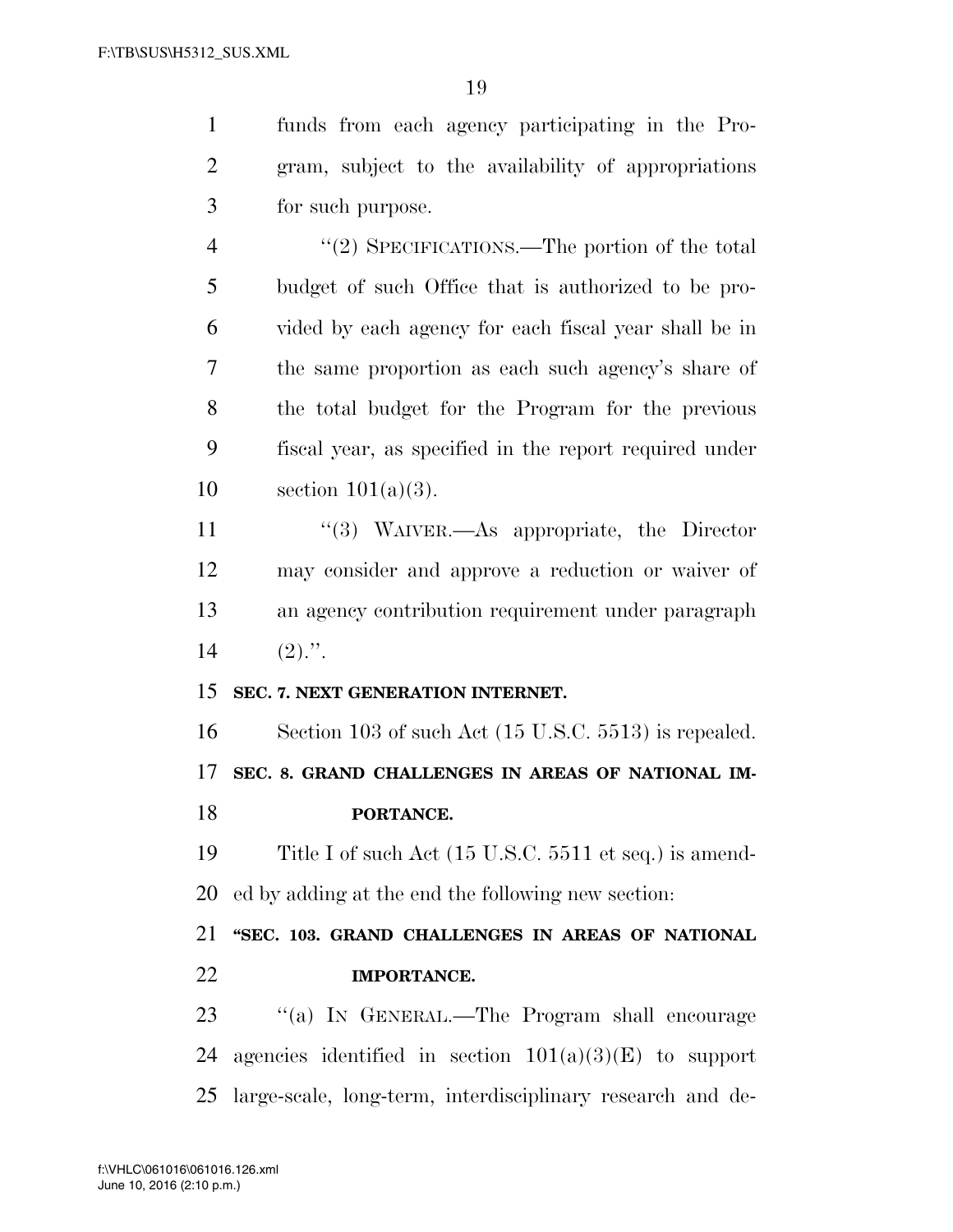velopment activities in networking and information tech- nology directed toward agency mission areas that have the potential for significant contributions to national economic competitiveness and for other significant societal benefits. Such activities, ranging from basic research to the dem- onstration of technical solutions, shall be designed to ad- vance the development of fundamental discoveries. The ad- visory committee established under section 101(b) shall make recommendations to the Program for candidate re- search and development areas for support under this sec- tion. 12 "(b) CHARACTERISTICS.—

13 "(1) IN GENERAL.—Research and development activities under this section shall—

15 "(A) include projects selected on the basis of applications for support through a competi-17 tive, merit-based process;

 $\langle G \rangle$  involve collaborations among re- searchers in institutions of higher education and industry, and may involve nonprofit re- search institutions and Federal laboratories, as appropriate;

23 ''(C) leverage Federal investments through collaboration with related State and private sec-tor initiatives; and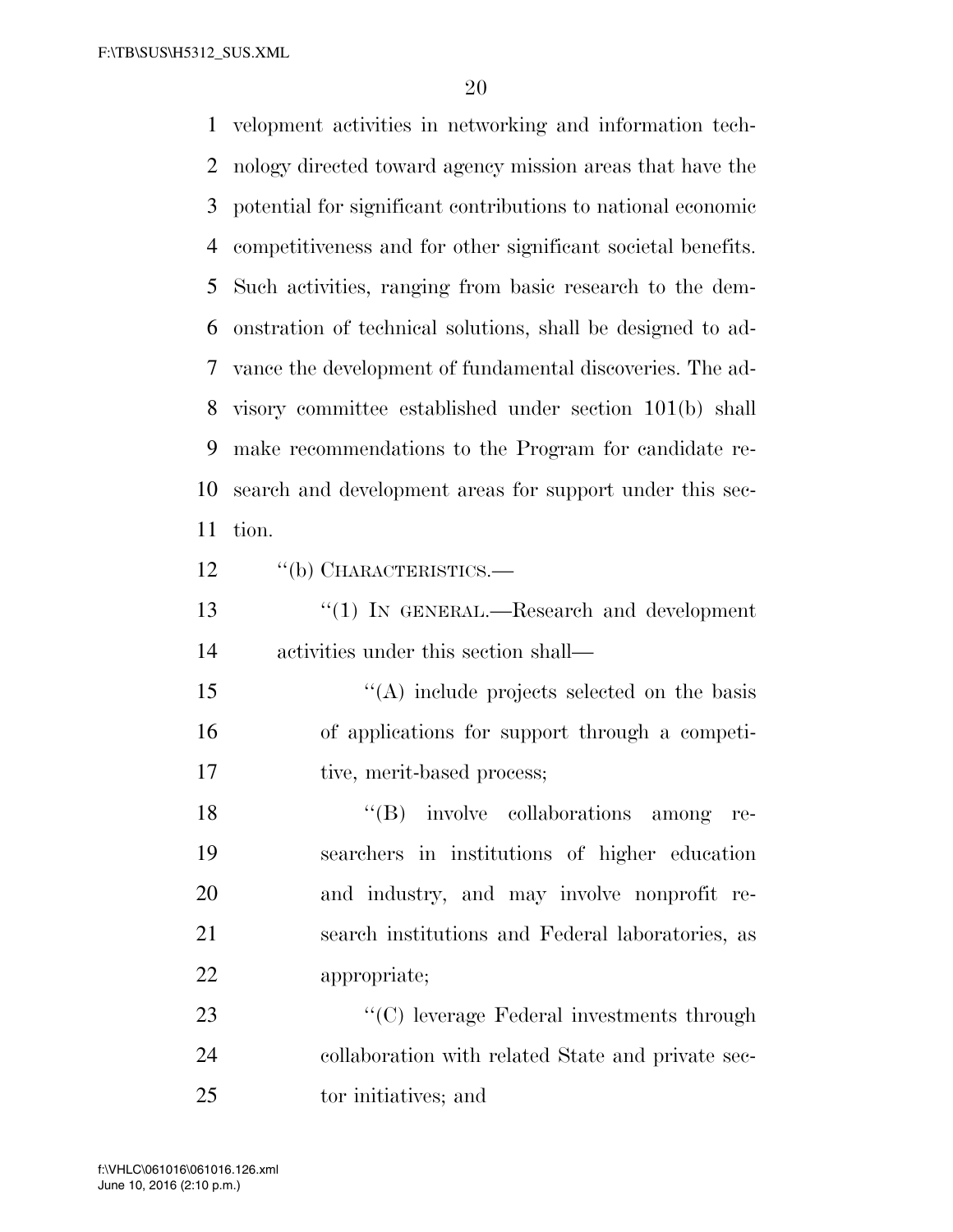$\langle (D) \rangle$  include a plan for fostering the trans- fer of research discoveries and the results of technology demonstration activities, including from institutions of higher education and Fed- eral laboratories, to industry for commercial de-velopment.

 ''(2) COST-SHARING.—In selecting applications for support, the agencies may give special consider- ation to projects that include cost sharing from non-Federal sources.

11 "(3) AGENCY COLLABORATION.—If two or more 12 agencies identified in section  $101(a)(3)(E)$ , or other appropriate agencies, are working on large-scale net- working and information technology research and development activities in the same area of national importance, then such agencies shall strive to col- laborate through joint solicitation and selection of applications for support and subsequent funding of projects.

20 "(4) INTERDISCIPLINARY RESEARCH CEN- TERS.—Research and development activities under this section may be supported through interdiscipli- nary research centers that are organized to inves- tigate basic research questions and carry out tech-nology demonstration activities in areas described in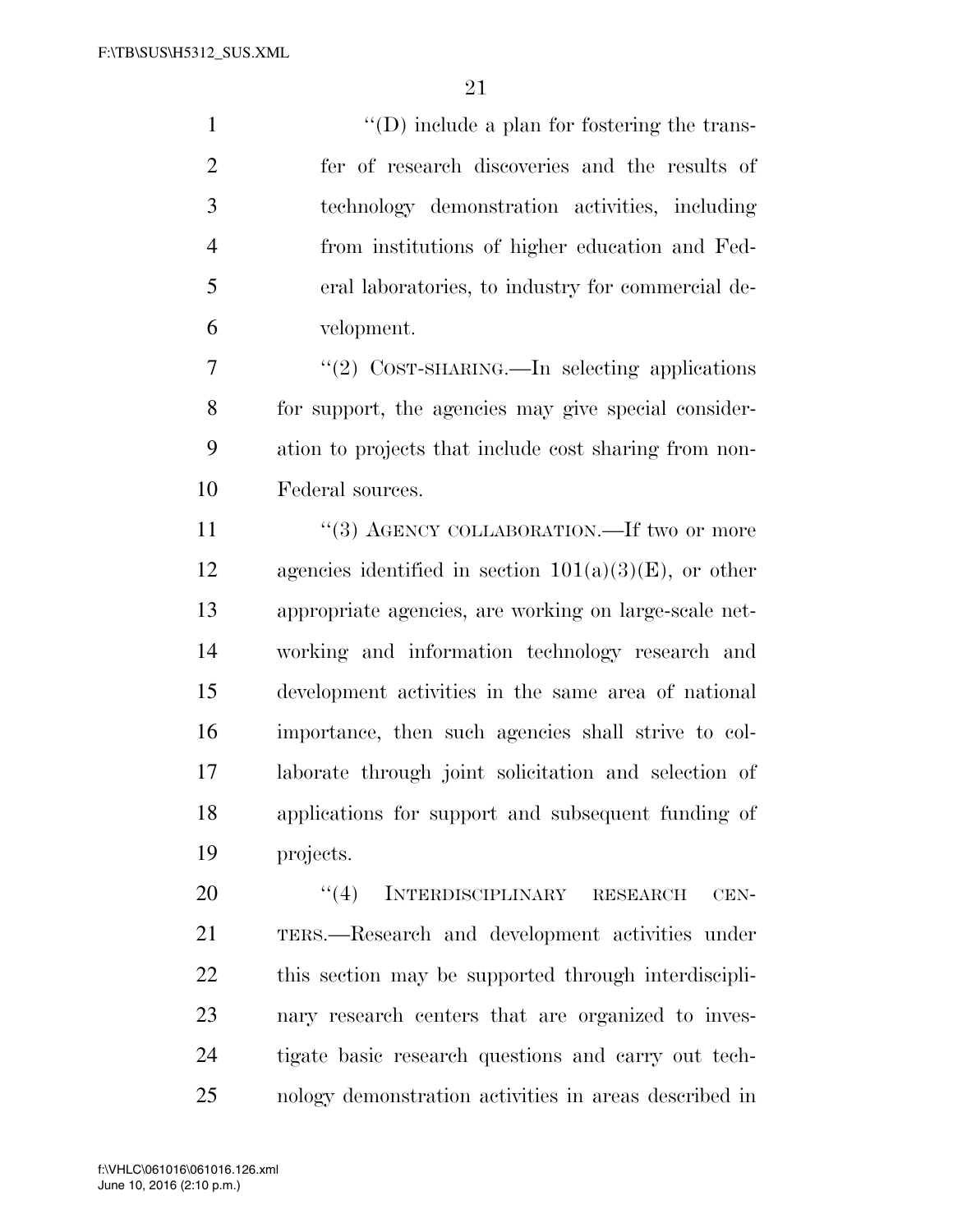subsection (a). Research may be carried out through existing interdisciplinary centers.''.

#### **SEC. 9. WORKSHOPS AND SENIOR STEERING GROUPS.**

 Title I of such Act (15 U.S.C. 5511 et seq.) is amend- ed further by adding after section 103, as added by section 8 of this Act, the following new section:

### **''SEC. 104. ADDRESSING EMERGING ISSUES.**

 ''(a) IN GENERAL.—In order to address emerging issues, the Director of the National Coordination Office may conduct workshops and other activities on research areas of emerging importance, which may include the grand challenge areas identified under section 103, with participants from institutions of higher education, Federal laboratories, and industry, in order to help guide Program investments and strategic planning in those areas, includ-ing areas identified in subsection (b).

 ''(b) FOCUS AREAS.—In selecting research areas under subsection (a), the Director of the National Coordi-nation Office shall consider the following topics:

 $\frac{1}{20}$  (1) Data analytics to identify the current and future state of performing inference, prediction, and other forms of analysis of data, and methods for the collection, management, preservation, and use of data.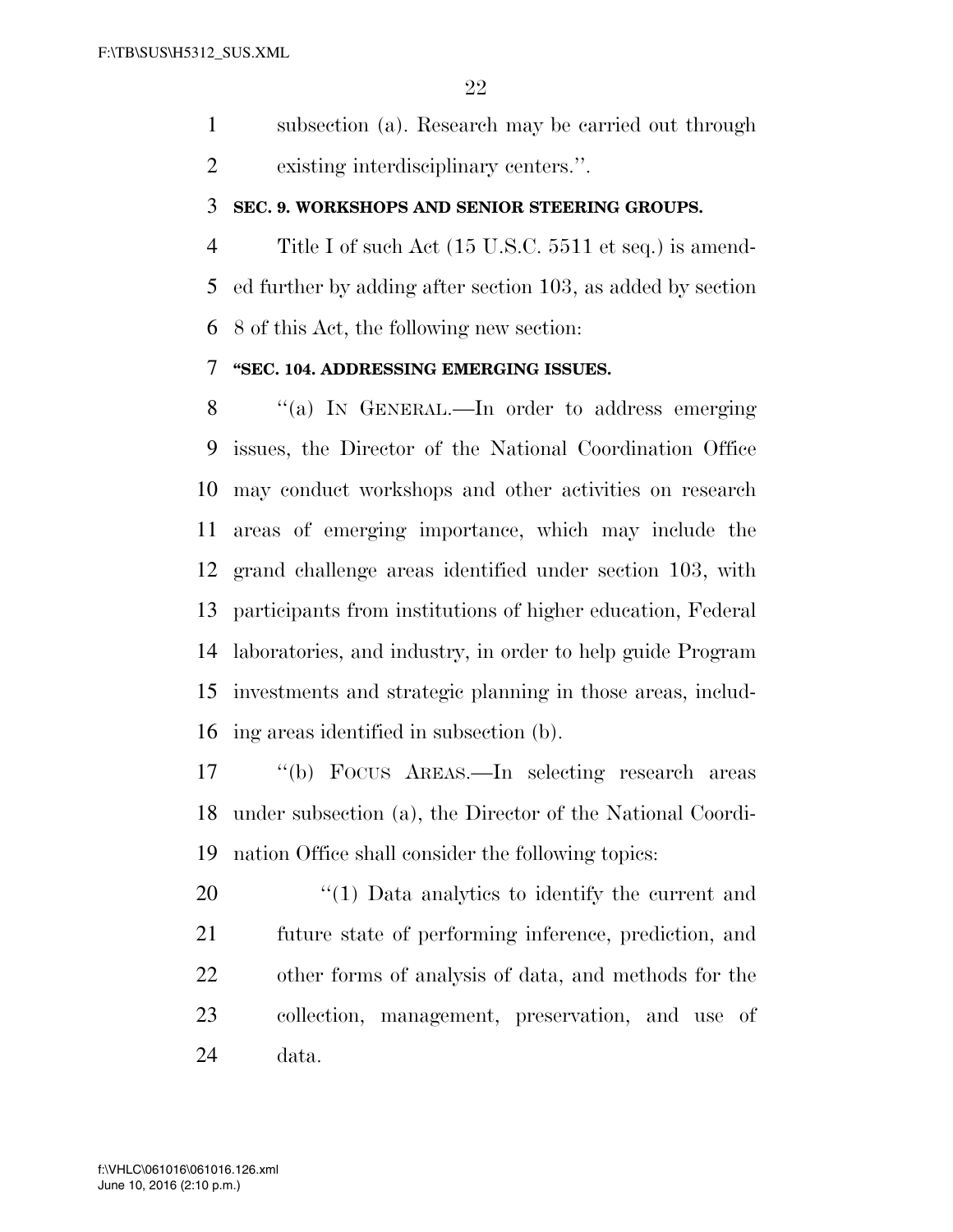1 ''(2) The current and future state of the science, engineering, policy, and social under-standing of privacy protection.

4 ''(3) The current and future state of funda- mental research on the systems and science of the interplay of people and computing as well as the co- ordination and support being undertaken in areas such as social computing, human-robot interaction, privacy, and health-related aspects in human-com-puter systems.

11 ''(c) FUNCTIONS.—The participants in the workshops shall, as appropriate—

13 ''(1) develop options for models for research and development partnerships among institutions of higher education, Federal laboratories, and industry, including mechanisms for the support of research and development carried out under these partner-ships;

 ''(2) develop options for research and develop- ment for the specific issue areas that would be ad-dressed through such partnerships;

22  $(3)$  propose guidelines for assigning intellec-23 tual property rights and for the transfer of research results to the private sector; and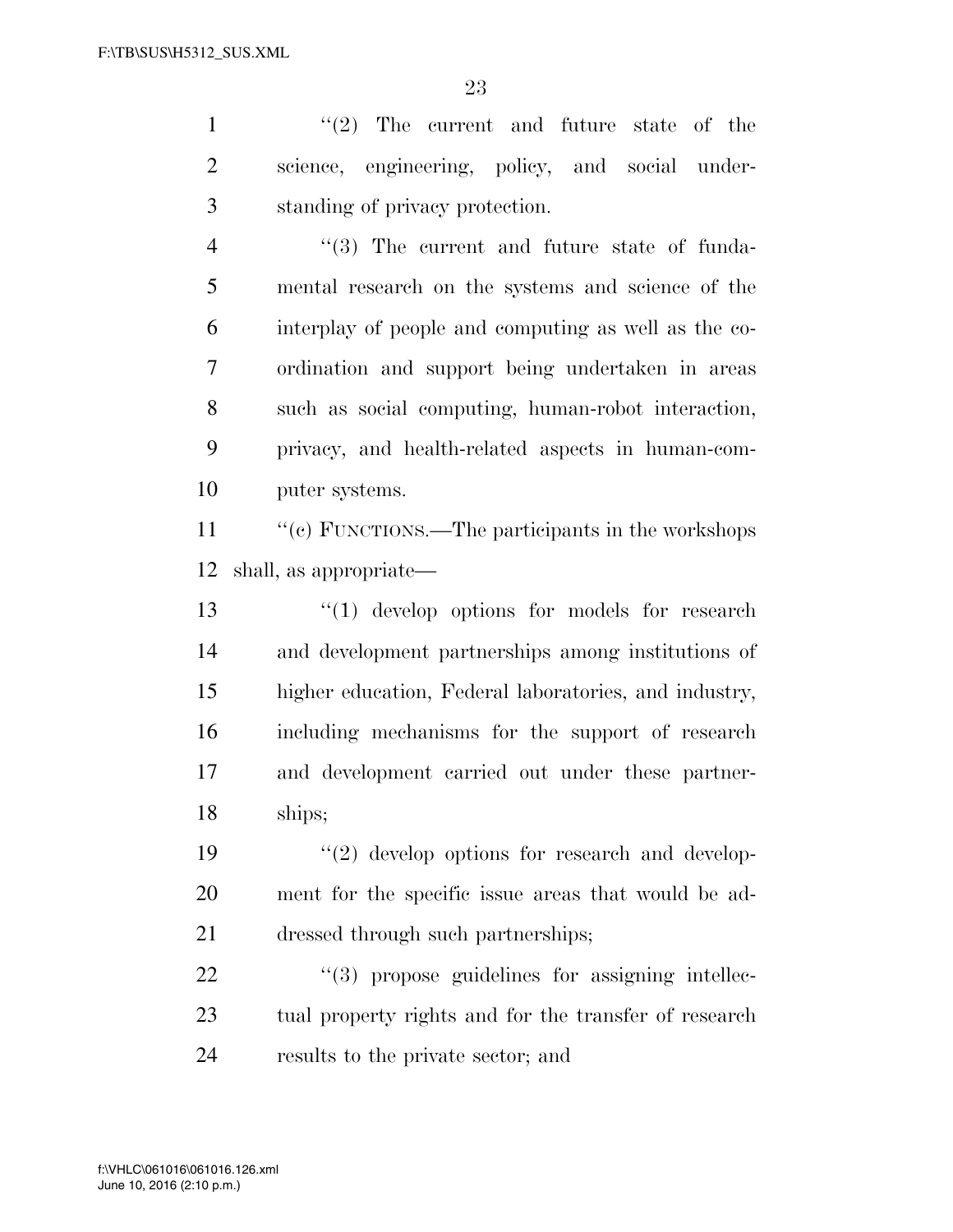1 ''(4) make recommendations for how Federal agencies participating in the Program can help sup- port research and development partnerships for the specific issue areas. ''(d) PARTICIPANTS.—The Director of the National Coordination Office shall ensure that the participants in the workshops— 8 ''(1) are individuals with knowledge and exper- tise in the specific issue areas; and  $(2)$  represent a broad mix of relevant stake- holders, including academic and industry researchers and, as appropriate, Federal agencies. ''(e) SENIOR STEERING GROUPS AND STRATEGIC PLANS.—As appropriate, the Director of the National Co- ordination Office shall establish senior steering groups and develop focused strategic plans to coordinate and guide ac- tivities under the research areas identified under this sec- tion, taking into consideration the findings and rec- ommendations from any workshops carried out on those research topics.''. **SEC. 10. NATIONAL SCIENCE FOUNDATION ACTIVITIES.**  Section 201 of such Act (15 U.S.C. 5521) is amend- ed— 24 (1) in subsection (a)—

25 (A) in paragraph  $(1)$ —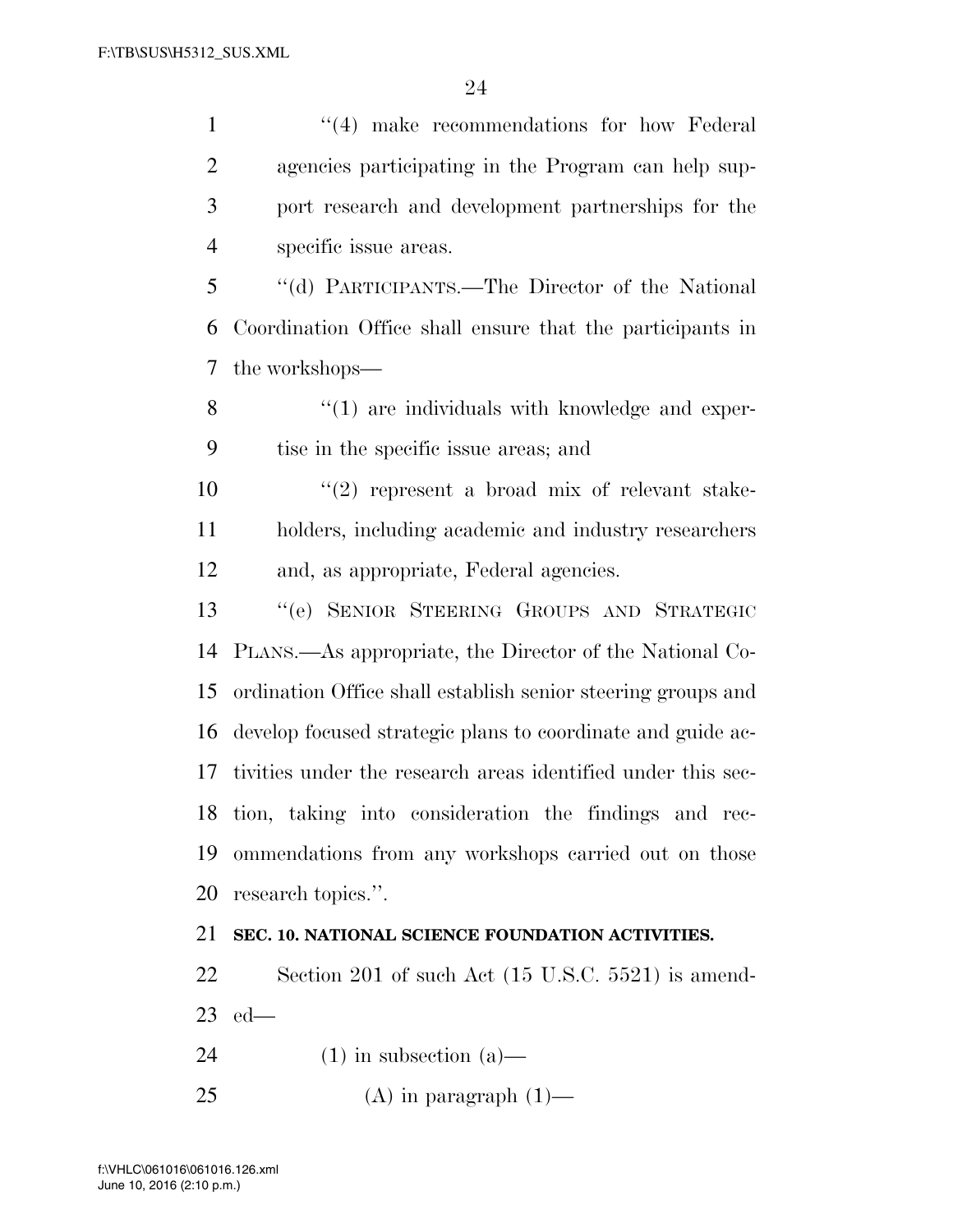F:\TB\SUS\H5312\_SUS.XML

| $\mathbf{1}$   | (i) by inserting "high-end" after "Na-                  |
|----------------|---------------------------------------------------------|
| $\overline{2}$ | tional Science Foundation shall provide";               |
| 3              | and                                                     |
| $\overline{4}$ | (ii) by striking "high-performance"                     |
| 5              | computing" and all that follows through                 |
| 6              | "networking;" and inserting "networking"                |
| 7              | and information technology; and";                       |
| 8              | (B) by striking paragraphs (2) through                  |
| 9              | $(4)$ ; and                                             |
| 10             | (C) by inserting after paragraph (1) the                |
| 11             | following new paragraph:                                |
| 12             | $\lq(2)$ the National Science Foundation shall use      |
| 13             | its existing programs, in collaboration with other      |
| 14             | agencies, as appropriate, to improve the teaching       |
| 15             | and learning of networking and information tech-        |
| 16             | nology at all levels of education and to increase par-  |
| 17             | ticipation in networking and information technology     |
| 18             | fields, including by individuals identified in sections |
| 19             | 33 and 34 of the Science and Engineering Equal          |
| 20             | Opportunities Act (42 U.S.C. 1885a and 1885b).";        |
| 21             | and                                                     |
| 22             | $(2)$ by striking subsection (b).                       |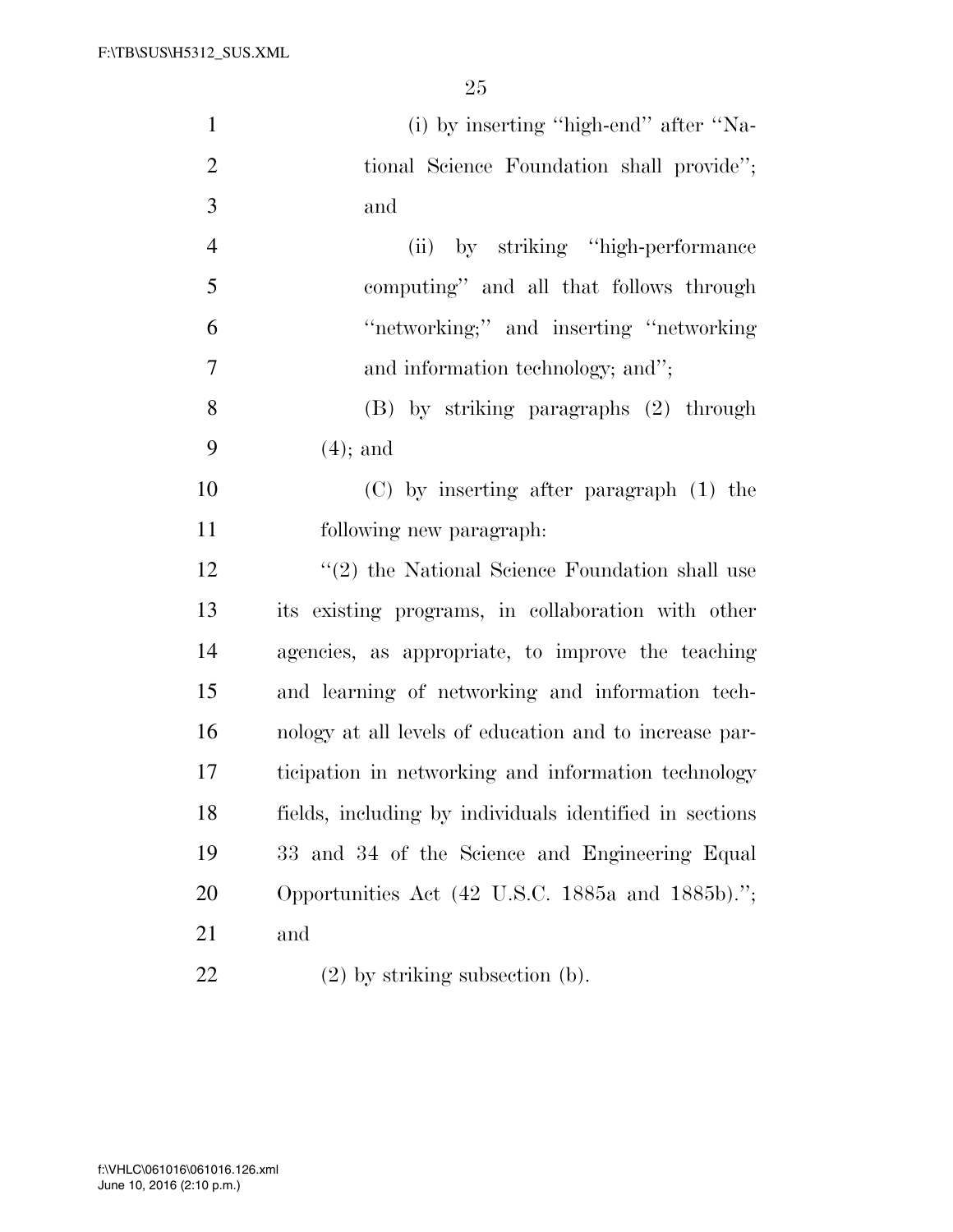|                | 26                                                            |
|----------------|---------------------------------------------------------------|
| $\mathbf{1}$   | SEC. 11. NATIONAL AERONAUTICS AND SPACE ADMINIS-              |
| $\overline{2}$ | TRATION ACTIVITIES.                                           |
| 3              | Section 202 of such Act $(15 \text{ U.S.C. } 5522)$ is amend- |
| $\overline{4}$ | $ed$ —                                                        |
| 5              | $(1)$ by striking subsection $(b)$ ;                          |
| 6              | $(2)$ by striking " $(a)$ GENERAL RESPONSIBIL-                |
| $\tau$         | ITIES.—"; and                                                 |
| 8              | (3) by striking "high-performance computing"                  |
| 9              | and inserting "networking and information tech-               |
| 10             | nology".                                                      |
| 11             | SEC. 12. DEPARTMENT OF ENERGY ACTIVITIES.                     |
| 12             | Section 203 of such Act $(15 \text{ U.S.C. } 5523)$ is amend- |
| 13             | $ed$ —                                                        |
| 14             | $(1)$ by striking subsection $(b)$ ;                          |
| 15             | $(2)$ by striking " $(a)$ GENERAL RESPONSIBIL-                |
| 16             | ITIES. $\frac{}{}$                                            |
| 17             | $(3)$ in paragraph $(1)$ , by striking "high-per-             |
| 18             | formance computing and networking" and inserting              |
| 19             | "networking and information technology"; and                  |
| 20             | $(4)$ in paragraph $(2)(A)$ , by striking "high-per-          |
| 21             | formance" and inserting "high-end".                           |
| 22             | SEC. 13. DEPARTMENT OF COMMERCE ACTIVITIES.                   |
| 23             | Section 204 of such Act $(15 \text{ U.S.C. } 5524)$ is amend- |
| 24             | $ed$ —                                                        |
| 25             | $(1)$ in subsection $(a)(1)$ —                                |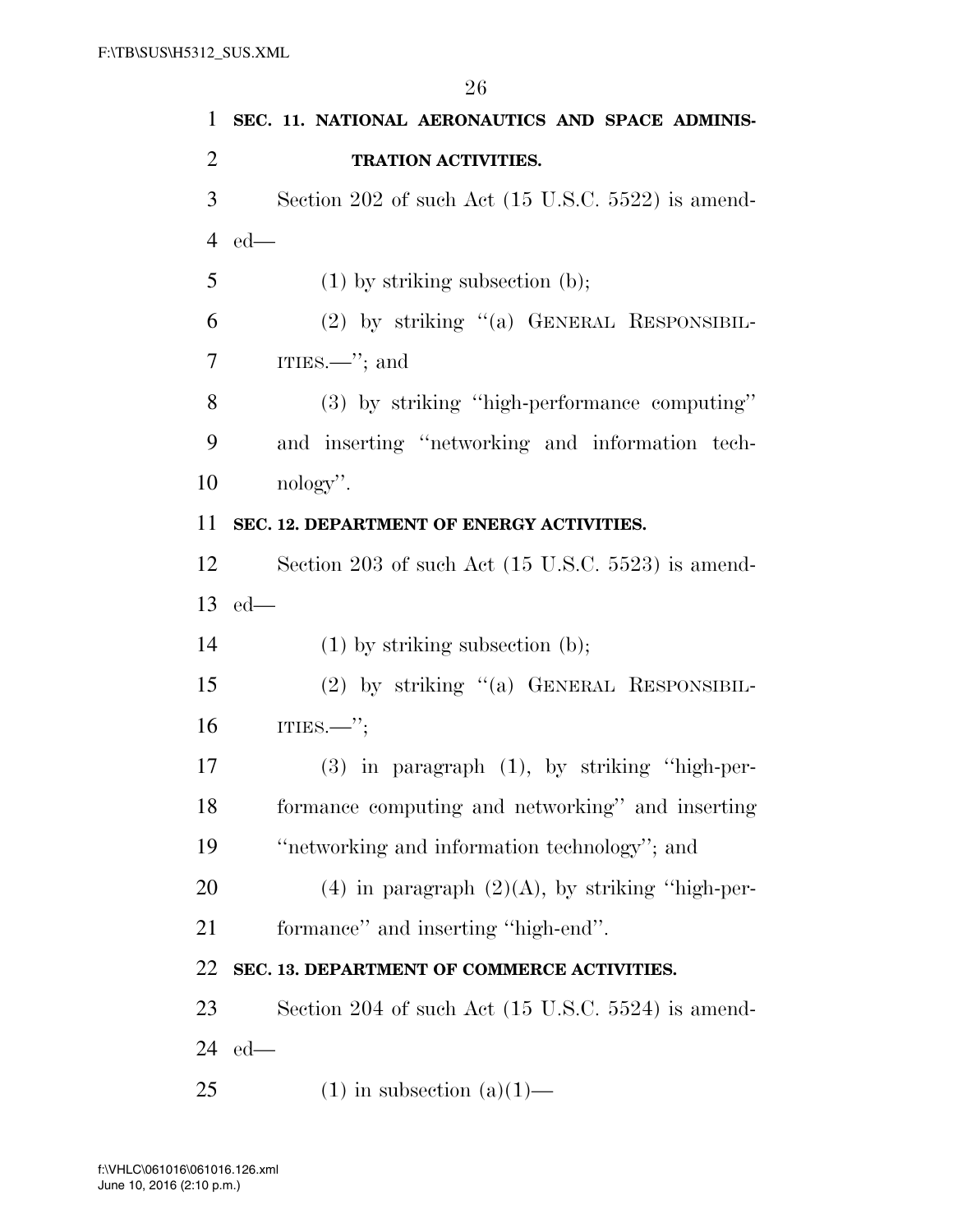| $\mathbf{1}$   | $(A)$ in subparagraph $(A)$ , by striking     |
|----------------|-----------------------------------------------|
| $\overline{2}$ | "high-performance computing systems and net-  |
| 3              | works" and inserting "networking and informa- |
| $\overline{4}$ | tion technology systems and capabilities";    |
| 5              | (B) in subparagraph (B), by striking          |
| 6              | "interoperability of high-performance com-    |
| $\overline{7}$ | puting systems in networks and for common     |
| 8              | user interfaces to systems" and inserting     |
| 9              | "interoperability and usability of networking |
| 10             | and information technology systems"; and      |
| 11             | $(C)$ in subparagraph $(C)$ , by striking     |
| 12             | "high-performance computing" and inserting    |
|                |                                               |
| 13             | "networking and information technology";      |
| 14             | $(2)$ in subsection $(b)$ —                   |
| 15             | $(A)$ in the heading, by striking "HIGH-      |
| 16             | PERFORMANCE COMPUTING AND NETWORK"            |
| 17             | and inserting "NETWORKING AND INFORMA-        |
| 18             | TION TECHNOLOGY";                             |
| 19             | (B) by striking "Pursuant to the Com-         |
| 20             | puter Security Act of 1987 (Public Law 100–   |
| 21             | $235$ ; 101 Stat. 1724), the" and inserting   |
| 22             | "The"; and                                    |
| 23             | $(C)$ by striking "sensitive"; and            |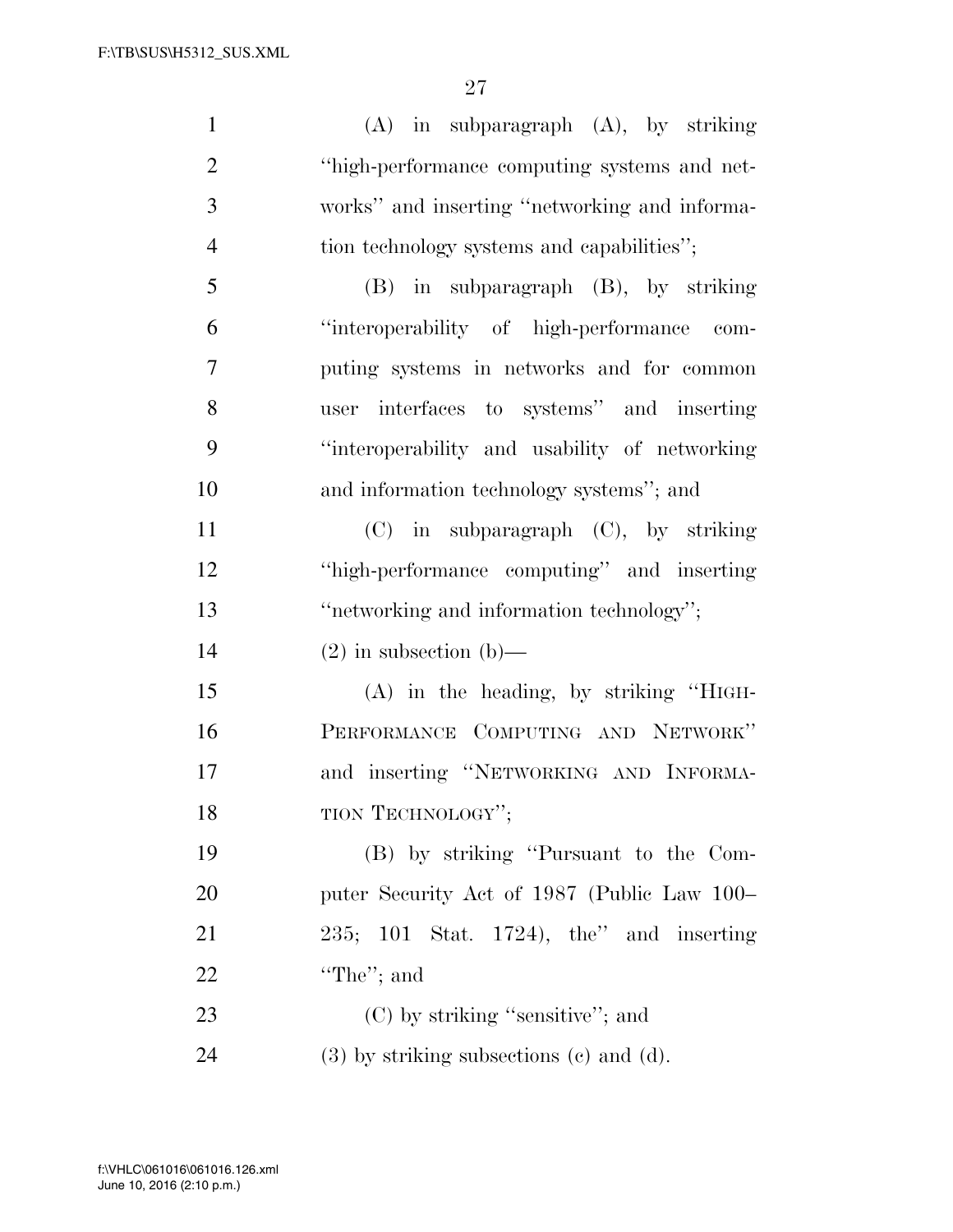| 1              | SEC. 14. ENVIRONMENTAL PROTECTION AGENCY ACTIVI-              |
|----------------|---------------------------------------------------------------|
| $\overline{2}$ | TIES.                                                         |
| 3              | Section 205 of such Act $(15 \text{ U.S.C. } 5525)$ is amend- |
| $\overline{4}$ | $ed$ —                                                        |
| 5              | $(1)$ by striking subsection $(b)$ ;                          |
| 6              | $(2)$ by striking " $(a)$ GENERAL RESPONSIBIL-                |
| 7              | ITIES.—";                                                     |
| 8              | $(3)$ by striking "basic and applied";                        |
| 9              | (4) by striking "computational" and inserting                 |
| 10             | "networking and information technology"; and                  |
| 11             | (5) by inserting "All software and code, along                |
| 12             | with any subsequent updates to the software and               |
| 13             | code, developed by the Environmental Protection               |
| 14             | Agency under the Program and used in conducting               |
| 15             | scientific research shall be made publically available.       |
| 16             | In cases where the underlying software or code is             |
| 17             | proprietary or contains confidential business infor-          |
| 18             | mation, the Agency shall disclose only the name and           |
| 19             | vendor of the software and code used for all propri-          |
| 20             | etary or confidential business information portions           |
| 21             | of the software or code. The Environmental Protec-            |
| 22             | tion Agency shall ensure that the research conducted          |
| 23             | under the Program does not duplicate the scope or             |
| 24             | aims of similar research and initiatives at other Fed-        |
| 25             | eral agencies. No Environmental Protection Agency             |
| 26             | funds shall be used towards research that duplicates          |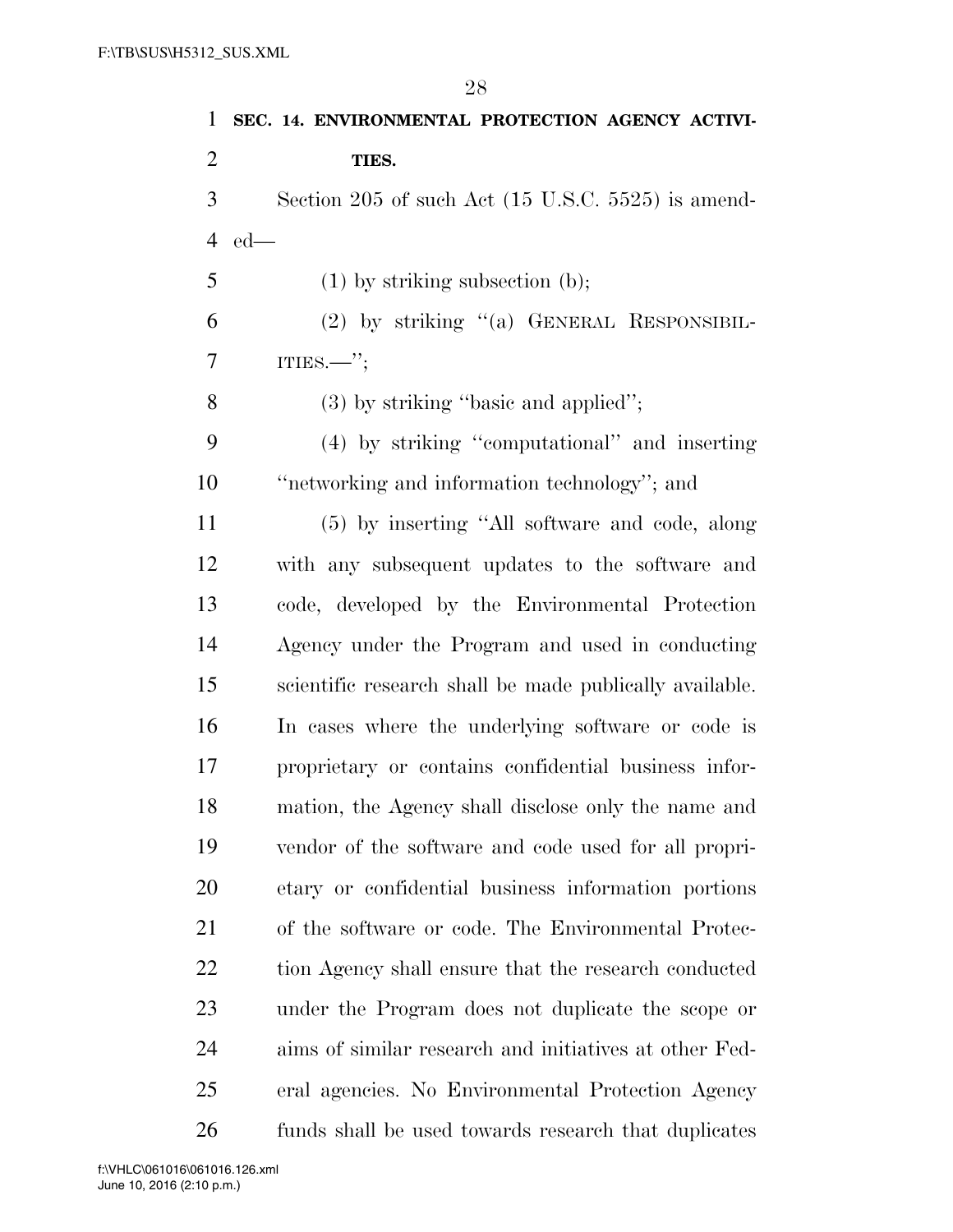the scope or aims of similar research and initiatives at other Federal agencies.'' after ''dynamics mod-els.''.

## **SEC. 15. ROLE OF THE DEPARTMENT OF EDUCATION.**

 Section 206 of such Act (15 U.S.C. 5526) is amend-ed—

(1) by striking subsection (b);

8 (2) by striking "(a) GENERAL RESPONSIBIL-ITIES.—''; and

 (3) by striking ''to conduct basic'' and all that follows through ''software capabilities'' and inserting ''to support programs and activities to improve the teaching and learning of networking and information technology fields and contribute to the development of a skilled networking and information technology workforce''.

## **SEC. 16. MISCELLANEOUS PROVISIONS.**

18 Section 207(b) of such Act  $(15 \text{ U.S.C. } 5527(\text{b}))$  is amended by striking ''high-performance computing'' and inserting ''networking and information technology''.

## **SEC. 17. REPEAL.**

Section 208 of such Act (15 U.S.C. 5528) is repealed.